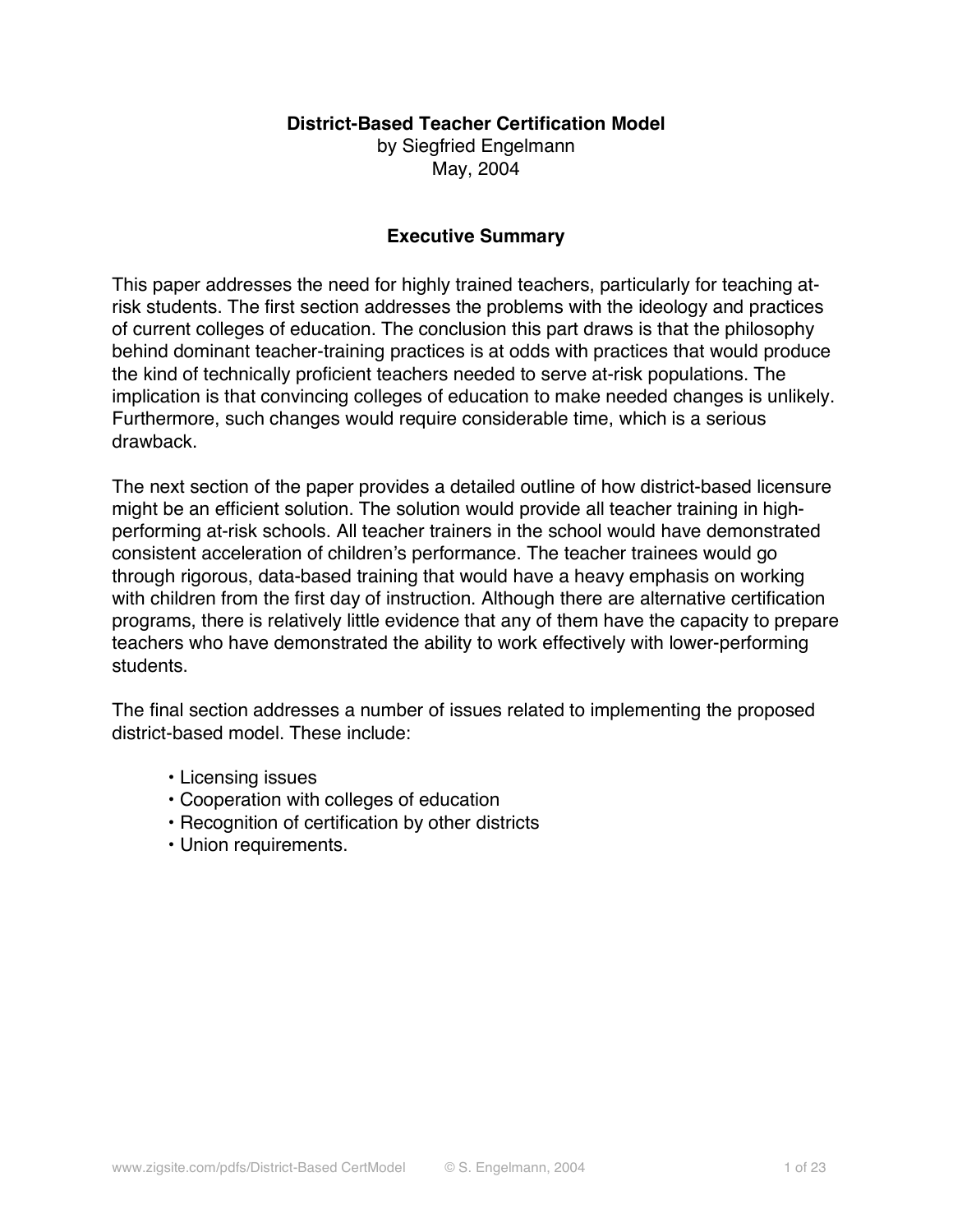## **Section 1 PROBLEMS WITH CURRENT TEACHER TRAINING PROGRAMS**

David Imig, President and CEO of the American Association of Colleges for Teacher Education, wrote the following about the assumed roles and responsibilities of the teacher in June 2003:

### **Implications for Ed Schools**

. . . Support for technician teachers and a diminished role for professional teachers is the clear intent of the Bush administration. Preparing technician teachers to implement learning packages, to ensure that all students learn, and to get high scores on measures of student performance is the goal. It could result in the undermining of the concept of a profession of teaching and seriously erode the role of collegiate or professional preparation programs. (p. 23)

This statement summarizes the gulf between what colleges of education should be and what they are. Imig's appeal is for the recognition that "technician teachers" are of inferior status to "professional teachers." The statement implies that the difference between the two has something to do with learning packages, the goal of ensuring that all children learn, and referring to measures of performance to document whether children are learning.

The suggested problems with the technician teacher raises questions about the professional teacher. Do professional teachers reject the "technical formula" because of philosophical problems or because they assume a role that has some other objectives?

It is difficult to determine what the philosophical problems could be, considering that the definition of teachers is that they are supposed to teach to change the performance of children in specific ways—teaching them to read, to learn math, to learn facts and relationships about the world, and to express themselves in speech and writing. In a broader sense, the teacher's role is to prepare children for "the world of work," as some state constitutions express it. This means that if preparation is adequate, students are not preempted from choices about further learning and life occupations. A person who does not understand math is preempted from even considering going into engineering. For the student to study to become a doctor, lawyer, accountant, computer programmer, or even a technician teacher, the student would have to meet performance requirements that are assumed to be addressed by medical schools, law schools, and other institutions designated to prepare the student.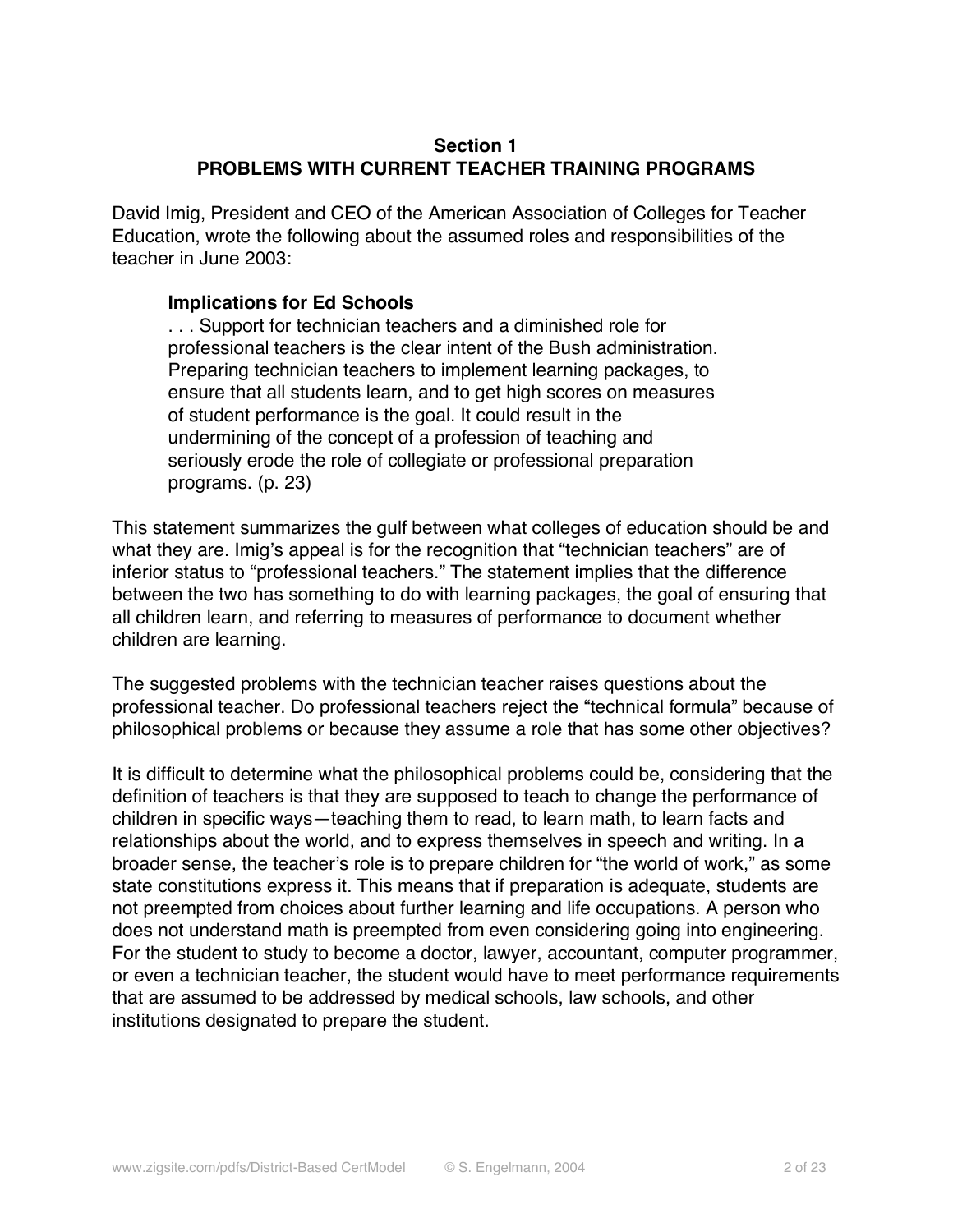In this light, a professional teacher should have no problem accepting learning packages, teaching so all children learn, or evaluating instruction with objective measures.

**Learning packages** are either successful or they are not. If they are, they will be tools that lead to better student learning and performance on standardized measures. The professional teacher should have no more problem with successful packages than a surgeon would with a "packaged" procedure for performing successful by-pass surgery. An implication of Imig's definitions is that surgeons might be properly classified as mere "technicians" not some higher form of "medical professional." At one time, there was such a distinction between the field practitioner and the medieval physician of the long robe. It's difficult to identify a parallel distinction in modern medical practices. The most renowned surgeons are not necessarily known for their innovation, but for their great technical skill. If packaged procedures that are effective are good enough for professionals who are capable of saving life, they should be welcomed by the professional who has the responsibility of teaching particular subjects effectively. The test is simple. If the packaged program is more effective than what the teachers are doing now, a reasonable professional would use the more effective alternative.

**Ensuring that all students learn** is an assumed goal of constitutions and laws that define public schools and their practices. Segregation was assumed to be an evil practice because it was thought to cause limited access to a quality education, which translates roughly into an education that induces better student performance. It is difficult to find any humanitarian appeal for some children not being taught to read or perform in math if it is possible to provide instruction that will ensure learning. What standard would the professional teacher use to decide who should learn and who should not? It would be highly discriminatory to teach only those children who were "ready" by traditional standards. Large segments of the urban population would not qualify. No respectable college of education should have problems with the goal of ensuring that all students learn. After all, the less they learn, the more limited their life options and the greater the probability that they will engage in antisocial activities and become a burden to society.

**Elevated performances on measures of student achievement** are rough indicators of what students have learned. If different learning inputs produce different levels of student performance, it follows that those selected for use should be the ones that produce the highest percentage of success, the more consistent elevation in performance. To argue that these measures are not good indicators of performance is to argue in a circle. Standardized measures are routinely used to identify problems of student performance. The NAEP, the SAT and standardized achievement tests have been used to document performance problems of students, including the poor showing of U.S. students in comparisons with their international peers.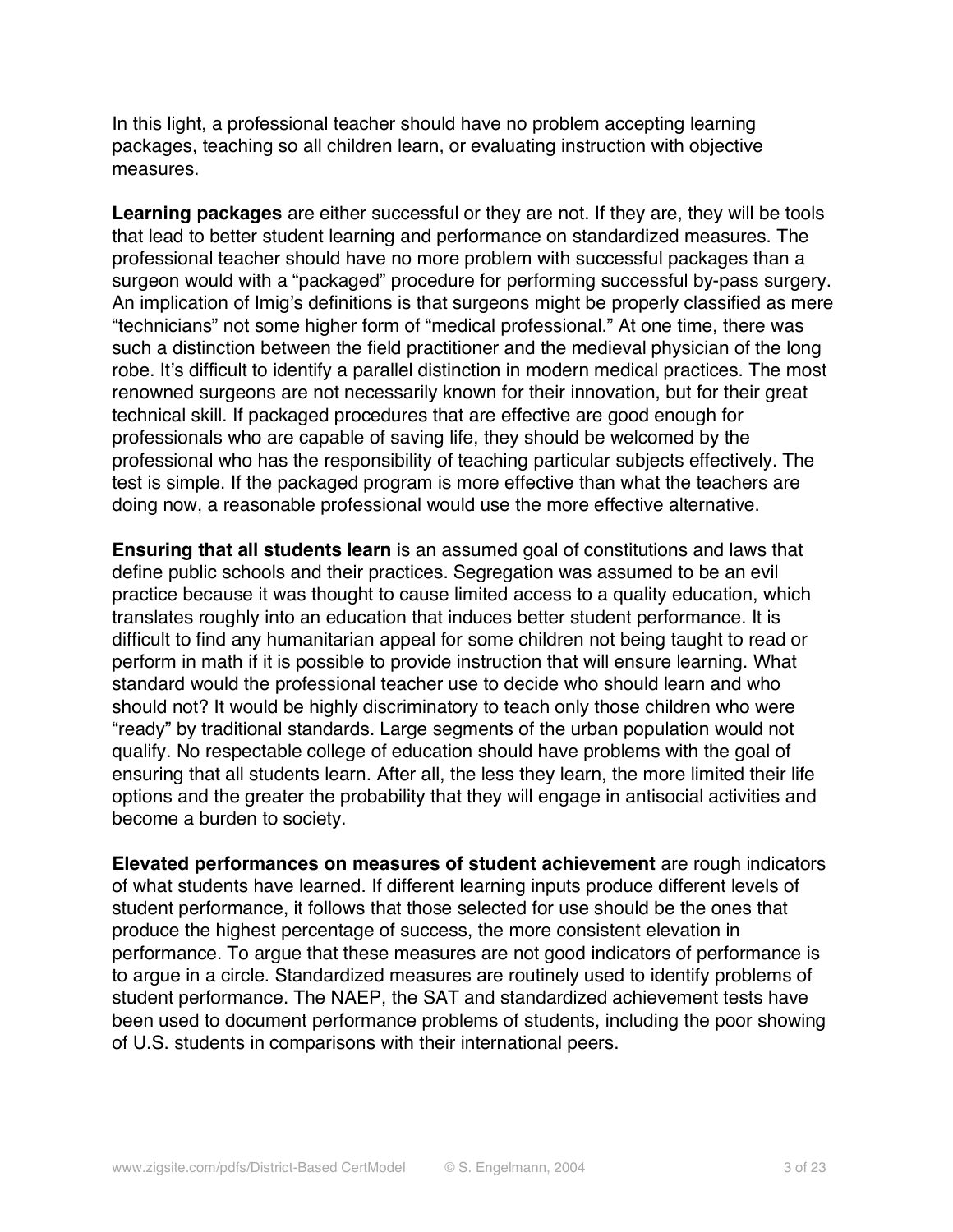Standardized measures are routinely used to screen students, which means to identify those who are below an expected standard. Students who do not attain a minimum score on the GRE, for instance, are deprived of the opportunity to learn what is required for certain life pursuits. For these students, the performance on the test is clearly considered to be a valid indicator of how they would perform in the graduate program. Even to enter a prestigious college of education, the standardized measures used to test candidates are assumed to predict who is qualified and who isn't.

If we rely on standardized measures to identify problems of inadequate student performance, it follows that we have to use the same measures to identify success or improvement. Some have argued that we should not use standardized measures as the basis for determining whether a particular approach succeeds. (The tests are assumed not to measure the benefits the program provides.) This argument is contradictory. If performance measures are used to identify the problem at time 1, they are capable of identifying the effects of an intervention at time 2.

In summary, any teacher who is a true professional would have to accept all the objectives that Imig assigns to the technician teacher. Viewed another way, if the colleges of education were not interested in training teachers techniques that permit them to use research-based techniques and programs, teach skills to all children, and provide evidence of improvement on relevant standardized measures, what priorities and purpose would teacher training have? Imig's scheme rejects the fundamental reasons for providing teacher training and, therefore, focuses on secondary issues that are not directly related to what the teacher does in the classroom to change student behavior.

### **The Performance of "Professional Teachers"**

Imig's label of "professional" for teachers trained through traditional methods is gratuitous. The teacher may be legally accountable for following certain "procedures" but there is no assumption of accountability for producing particular learning outcomes. If all the children in the school failed to learn to read by the third grade, no teacher or administrator could be held liable for the performance. Given that all recognized professionals in fields like engineering and medicine may be held liable for the results of their performance, "professional teachers" are unique.

The facts of student failure on the NAEP and other standardized measures show clearly that professional teachers are not trained to teach well. Any failed, inner-city school provides clear evidence of how inept the teachers are. The fact that the average third grader is performing on first-grade level in both math and reading (performance around the  $15<sup>th</sup>$  percentile on standardized measures) is incontestable evidence that the teachers failed. If we look at the performance achieved by every teacher in that failed school, we will probably not identify one who achieves as much as a year's growth in student performance for a year's worth of teaching. Whatever the teachers are doing is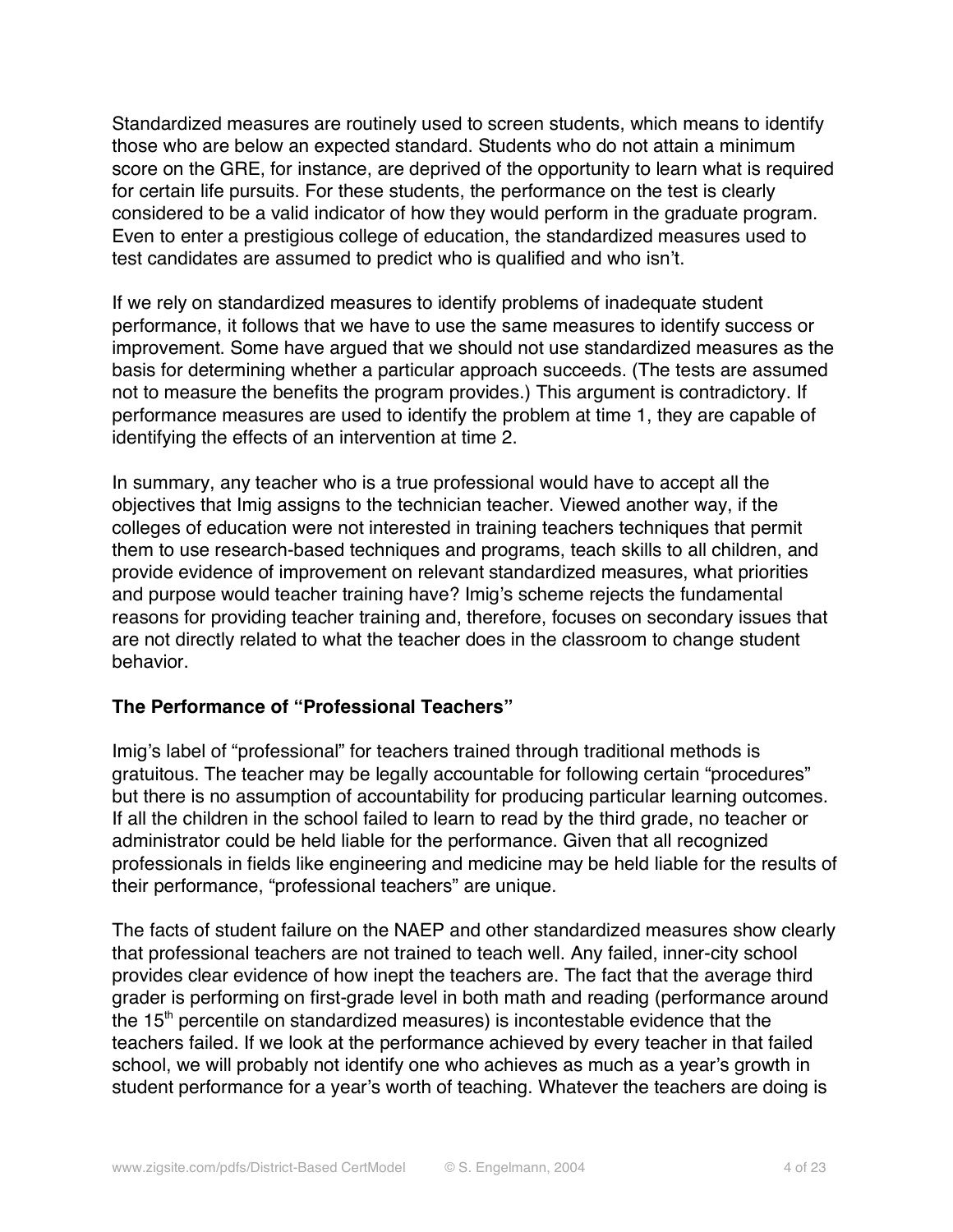not effective. Our observations of many failed schools would also disclose that most teachers either completely fail to manage children or rule through intimidation (yelling at children, issuing demeaning comments, but rarely praising children). The instruction that we see is technically unsound according to all the evidence on how to communicate effectively, how to achieve mastery, and how to reinforce and manage children effectively.

Teachers lecture for long periods of time. What "tasks" the teacher presents occur at a very low rate. There are no systematic correction procedures, no attempts to repeat parts that are difficult for the children, and no serious concern with whether children master the material. The pacing of the presentation is laborious. The material the teacher uses is far too difficult for the skill level of the children. Most of the students' time is often spent on pointless "worksheet" activities. The students don't like reading, math, or any other academic activity.

The classroom of the well implemented technician teacher in a school with the same demography is completely different. During highly structured periods, there are usually no incidents of misbehavior. The children are on task possibly 90% of the time. The presentation is fast paced; children respond frequently. All the tasks the teacher presents are appropriate for the children's skill level, which means that they produce a high percentage of correct responses. The teacher issues praise at a high rate. When children do make mistakes, the teacher uses research-based correction procedures that give children practice performing on tasks after they have received the correction. Children master the material in a reasonable period of time, performing much closer to grade level than children in the failed school. And they tend to like academic work, or at least feel confident that they can do it.

There is research on the various procedures and techniques that the technician teacher uses—research on pacing, corrections, oral responses, and so forth. This research supports the details of what the technician teacher does. There's also research on the extent to which the teachers in failed schools must be retrained to perform at a level of the technician teacher. The research shows that the average teacher requires at least 2 years of training to become proficient with lower-performing students.

The training consists of intensive preservice for possibly 5 days and regularly scheduled program-specific inservice training throughout the year. All training follows the same format that the effective teacher delivers to the children. The sessions place a strong emphasis on practice in which teachers practice the behaviors they will use in the classroom. Their performance is monitored, and they receive corrections for those details they have not mastered. When they later apply what they have learned in the classroom, their performance is monitored periodically by a coordinator or proficient teacher who provides feedback and models of presenting activities on which the teacher needs help.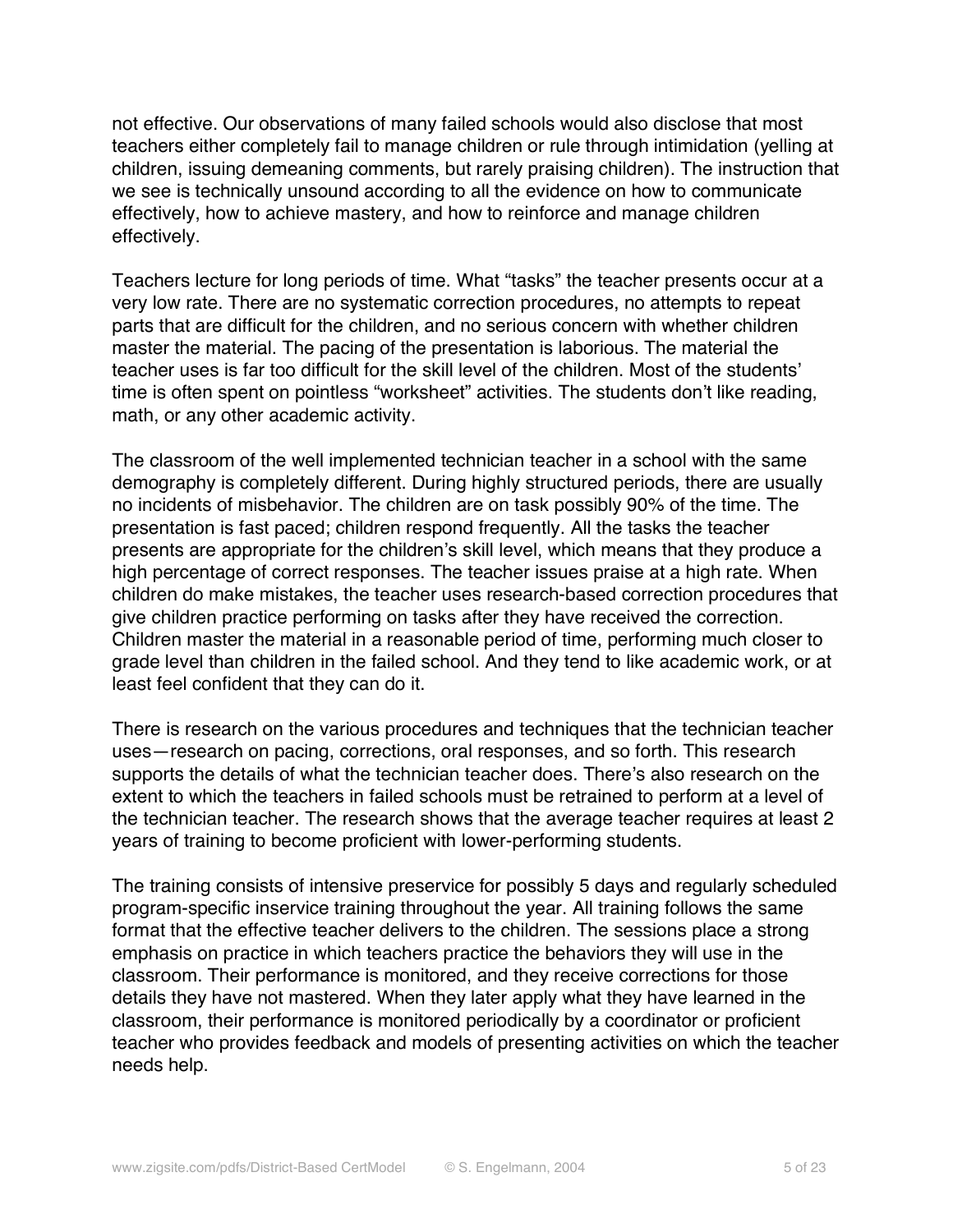# **Implications for Curricular Change in Colleges of Education**

Imig's naiveté about the skill level of graduates of most teacher-training institutions and about what they have to learn to become effective with lower performers implies the unlikelihood of "certified" colleges of education being a useful resource for training teachers who are able to work effectively with at-risk children. If the CEO of the certifying organization fails to understand the role of the training institutions, the organization is largely at odds with the objectives of public education and the ethics of providing children with a brighter future through education.

- 1. A campaign to change the colleges would require extensive retraining and reorganization. The colleges (and Imig) are unprepared to train technician teachers and lack instructors who have the skills required for such training. A large segment of the current faculty would either need to be retrained or replaced with technicians. The courses and priorities would have to change to provide extensive teacher-trainee practice, starting with the freshman year, and a central focus on teaching effectively.
- 2. The transformation of the colleges would require time—probably more than 5 years. Procedures for training technically proficient teachers are needed now. Without these teachers the children in the failed school will continue to fail. It is therefore impractical to wait for an evolution in the colleges of education to provide these teachers.

# **Options for Training Teachers**

The conclusion about not trying to work primarily through colleges of education does not suggest that attempts to promote change in the colleges are futile. The conclusion implies that the most efficient way to shape the logic and priorities of the colleges is to provide them with a model of how to train and retrain teachers. The participation of the colleges in delivering services that are consistent with this model would be welcomed. Without the model of how to do it, however, the colleges would not have a clear idea of how radically their curricula would need to change.

The most practical solution would be to provide districts with an alternative teachertraining and teacher-certification model that would relieve the immediate problem and would serve as a model for colleges of education. Possibly this model could be developed with the collaboration of some colleges of education. In any case the model must address six major issues:

- 1. What is the form of credentialing or licensing that is provided to assure that the "graduate" of the alternative training is able to teach well?
- 2. How would the license be transferred to various schools and districts?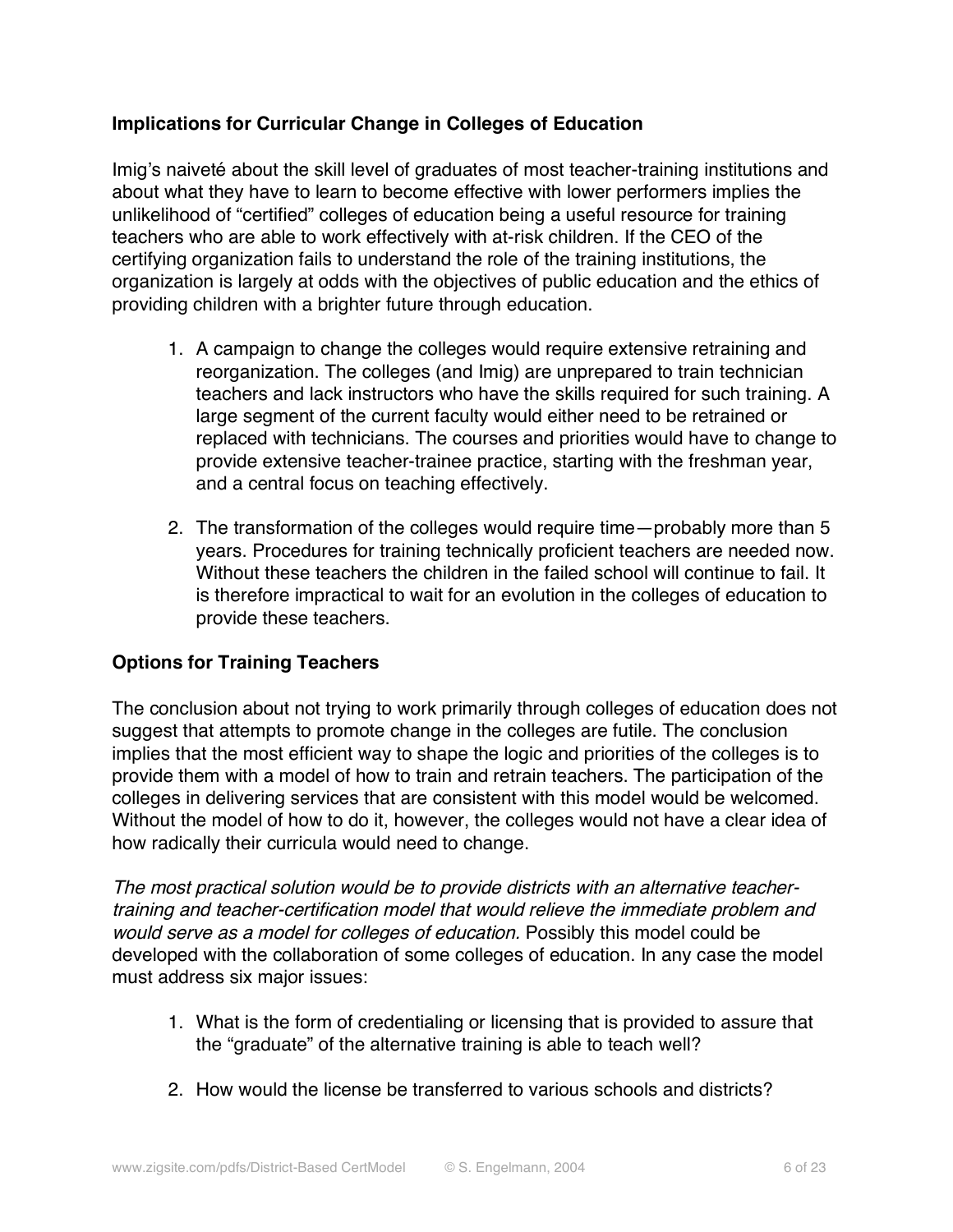- 3. How many years will the training entail?
- 4. How will the teachers who go through the training learn
	- a) general knowledge about children and teaching effectively;
	- b) specific subject matter knowledge;
	- c) proficiency in teaching skills?
- 5. How will the trainees be evaluated in a, b, and c?
- 6. How will the training process be funded?

# **Unrealistic Licensing Practices**

One reason that a traditional teaching credential does not guarantee that the holder has been well trained has to do with the scope of the credential. The credential may span a number of grades, possibly K through 8 or K through 5. A candidate who receives an elementary certification becomes licensed to teach in all grades, from K through 8 or K through 5.

Two questions are implied by this situation:

- 1. How much time would it realistically take to provide teacher trainees with the necessary skills to teach in all the grades?
- 2. Is it practical to attempt to teach teacher trainees the detailed skills that would permit them to perform well in all the elementary grades?

If we are serious about making institutions that train teachers effective, the credentialing would either have to change or the training period would have to be extended considerably. Changing the credentialing would be the most practical solution.

# **Content**

One problem with trying to teach the skills and knowledge needed for all elementary grades is that different grades require different knowledge of content and different presentation-monitoring skills. Training teachers to be proficient enough to perform at all grades would have to include extensive training in grade-level content and how to teach it. This issue is particularly relevant for teachers who teach math in Grades 4–5. If the teachers cannot do the math and solve most of the problems the students are expected to solve during the school year, the teacher is ill prepared to teach the content to the students. An observation of many teachers of at-risk schools in Grades 4–5 is that less than half of them would be able to solve even 75% of the problems their students will be expected to work. This problem is even more conspicuous in at-risk schools that have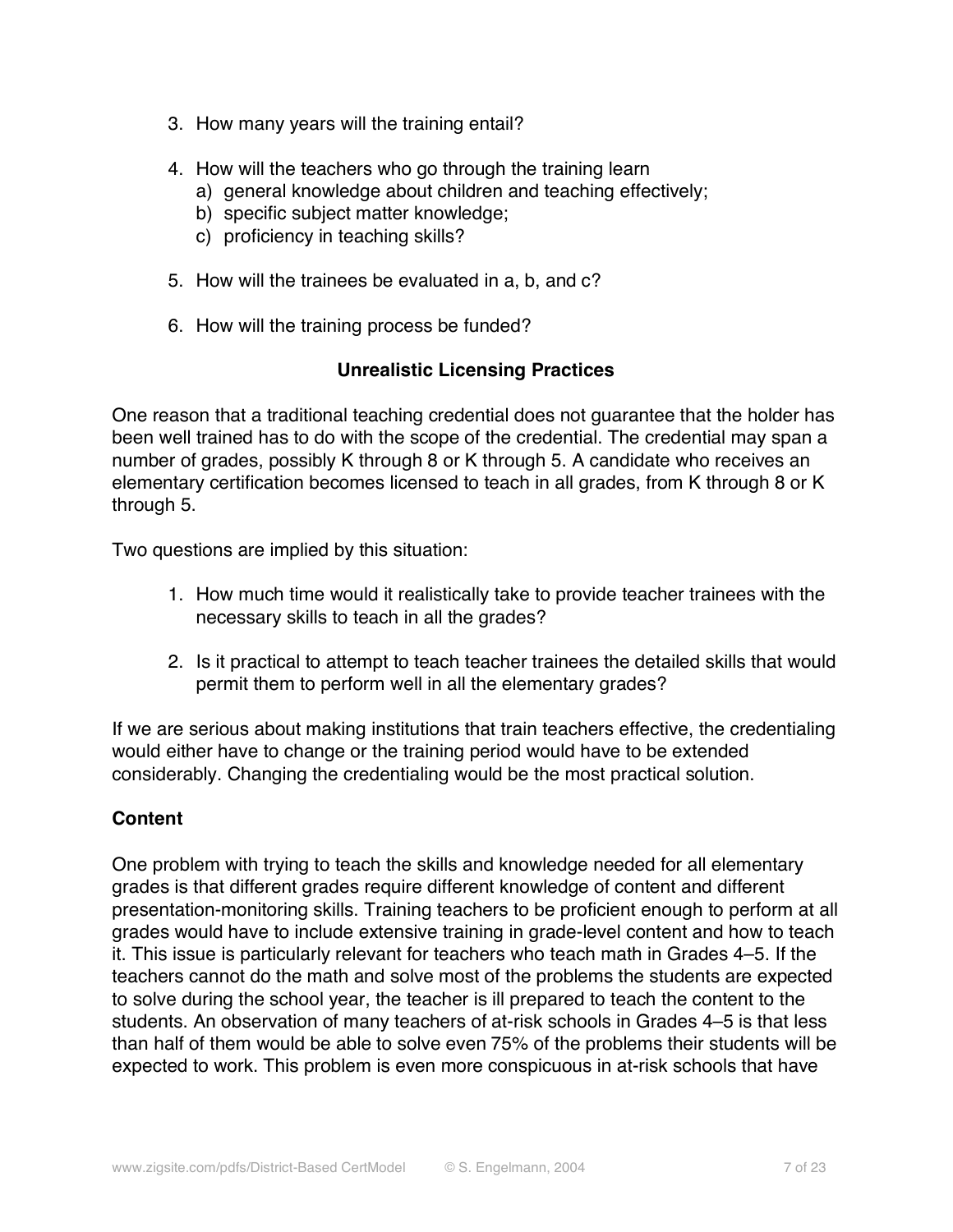accelerated student performance, so at least some of the fourth graders are working on sixth-grade curriculum.

A certificate is hollow unless the training program seriously teaches all the content for all the subjects on all grade levels. The graduate would have to be well versed in elementary math, grammar, writing, and science on all seven grade levels. A rough estimate is any 4-year college program would have to be extended to a 5-year program if it seriously attempted to teach the content taught in K–5.

# **Presentation Skill**

In addition to content knowledge, the teacher needs presentation and interaction skills that are appropriate for Grades K–5. One size does not fit all grades. The lower the overall performance of the children, the greater the amount of presentation skill the teacher must have to be effective. Lower performers exhibit more off-task behavior and make more mistakes than higher performers. Low performing kindergartners do not patiently attend as the teacher gives explanations that may last a minute. If the teacher is to be effective, she has to know how to reduce the 1-minute presentation to bits that command attention.

Older students who are appropriately placed in more sophisticated content do not demand the same level of presentation skill; however, the effective sixth-grade teacher needs skills to present effectively to the whole class, respond to the students' performance, and provide timely correction and work-checks. If all teachers were required to learn all the presentation skills for all the grades K–6, the 5-year training program would have to be 6 years.

The final problem with certification is that "student teaching" doesn't provide the trainee with practice teaching in all grades, or at least in the three major divisions, K–2, 3–4, and 5–6. Furthermore, the practice trainees currently receive is inadequate for any grade level. Teacher trainees may do practice teaching for only 6 weeks. They don't always practice in the grade or grade range to which they will later be assigned as a professional teacher. Even if students do practice in the grade in which they will later teach, they may work with higher performers and be unprepared for working with at-risk children.

### **Grade Range**

In summary, current licensing of elementary teachers is suspect. The instruction provided does not adequately address either the content or the teaching practice the candidate would need to become proficient. Furthermore, it seems unwise to lengthen the teacher-training program to provide the additional time needed to adequately prepare the teacher trainee for all grades. An alternative, described later, would provide three strands, K–2, 3–4, 5–7. With this alternative, it would at least be possible to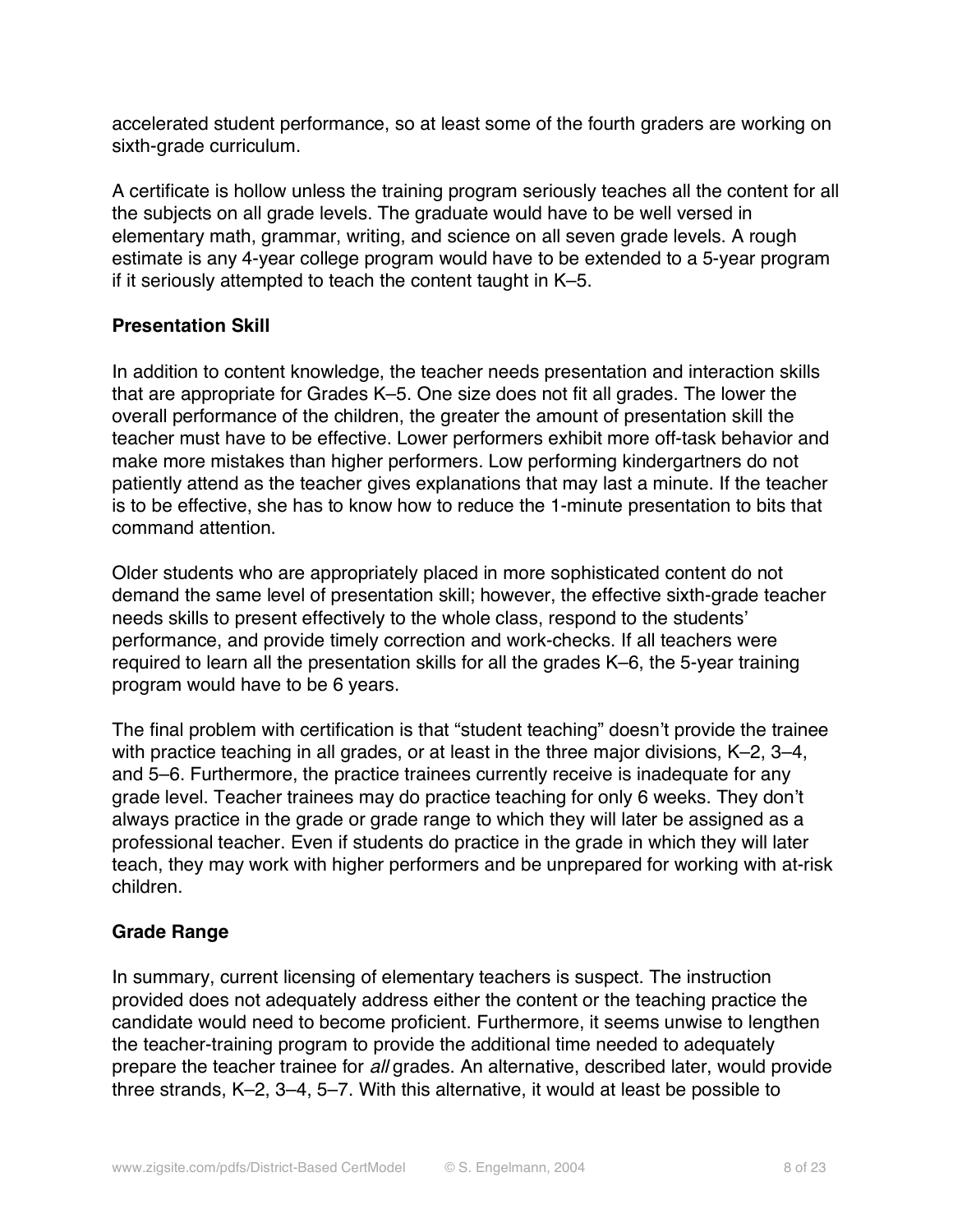provide teacher trainees with the content knowledge and skill needed to present, manage, and accelerate their students within their selected strand. The training required to prepare the teacher trainee for one strand is substantially less than that required for K–6 or K–7.

## **District-Adopted Standards**

The grade–range licensing would not have to be adopted by the state. Instead, it could simply be an option for those districts that recognize the need for specialists. The district tests applicants; those who do not pass a practicum and written exam for the specified grade range are rejected by the district. (See page 24, requirement #2 and page 26, option 1 for further detail.) With this perspective, reform would not have to wait while the state considered the grade–range issue. Instead, the school district, which is a professional organization, could simply require applicants to pass the test.

States generally have a variety of licenses for special application, and it may not be too difficult to add a license for high-risk teachers, which indicates that the teacher is qualified to teach in a grade or a grade range. (See pages 27–30 for more detail on licensing.) In other words, instead of revamping all the state's licensing requirements, an option is presented for districts that recognize the need for grade-range specialists who have demonstrated skill. (Precedence has already been established for licenses that apply to limited grade ranges, specialized subjects, and specific preparation requirements.) Furthermore, the state could accept the districts' evaluation of the applicant for issuing a license. This license for high-risk populations would not affect any other license specified by the state. It would largely be a district decision about whether it sees a need for issuing this license option. Over the long term, the basic state license would be modified to specify a grade range, but for the short term, the "optional license" would serve the districts' needs for specialists.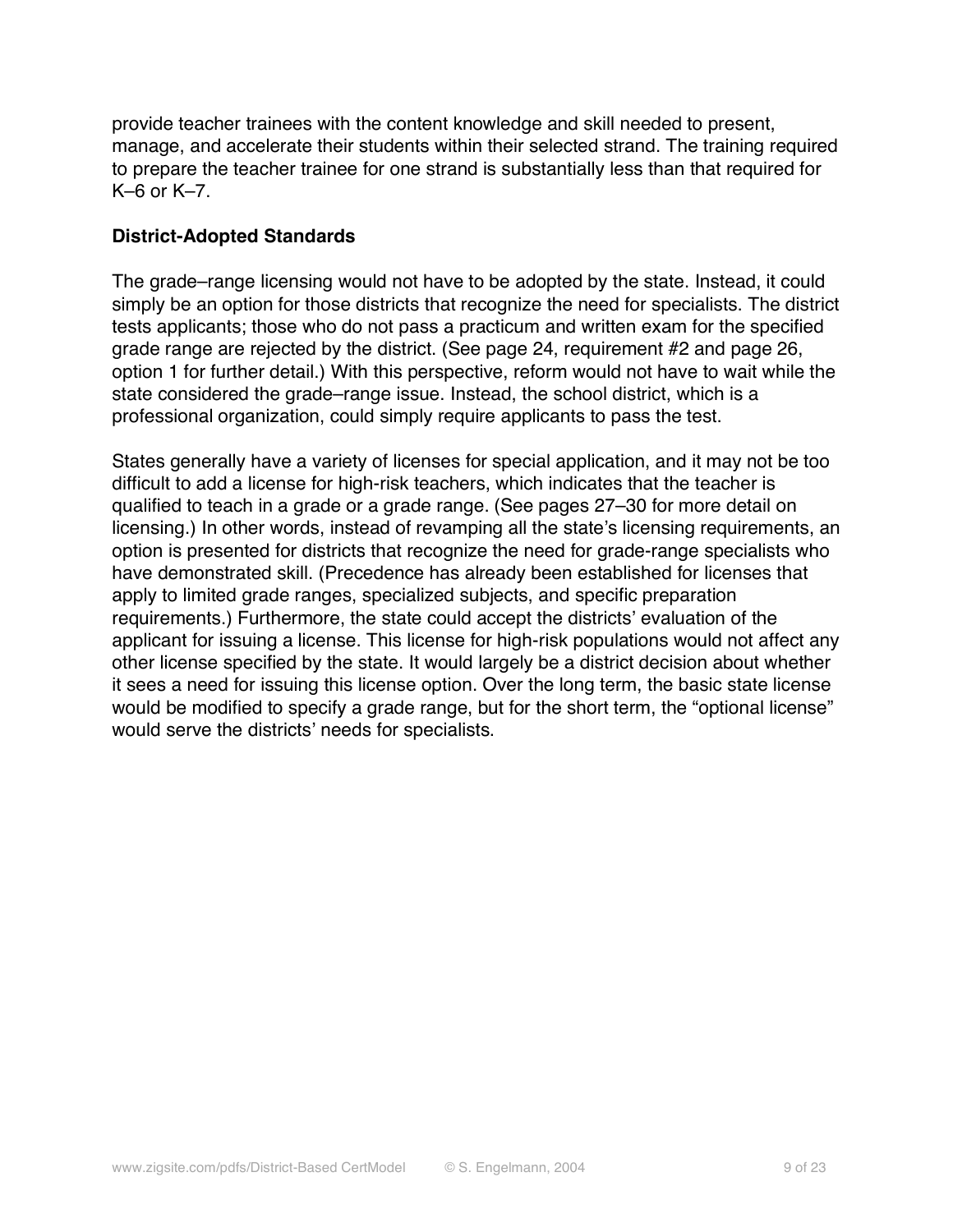## **Section 2 TEACHER TRAINING BASED IN HIGH-PERFORMANCE AT-RISK SCHOOLS**

Many of the problems confronting the teacher-training institution that serves at-risk children could be solved by basing the training in the field, not on a college campus. The teacher-training unit would provide all the training for teacher trainees both with regard to the information they need, and daily practice with children. The effective teachertraining facilities would be something like a teaching hospital. In a teaching hospital, medical students learn and receive extensive practical experience. A teacher-training parallel unit would be a modified high-performance school. The school would serve an at-risk population and would have demonstrated substantial acceleration of student performance.

Some of the classrooms of the school would be used for training trainees. The students would spend possibly 2 hours a day in classroom study and spend at least 2 hours a day in practica.

Table 1 outlines a three-training-unit format that would process about 624 teachers per year. The training would require 2 years for the teacher trainee to be licensed, 3 years for the teacher to become a certified coach, and 4 years for the teacher to be a certified teacher-trainer. Most students would go through only the first 2 years and then take a teaching assignment within the district.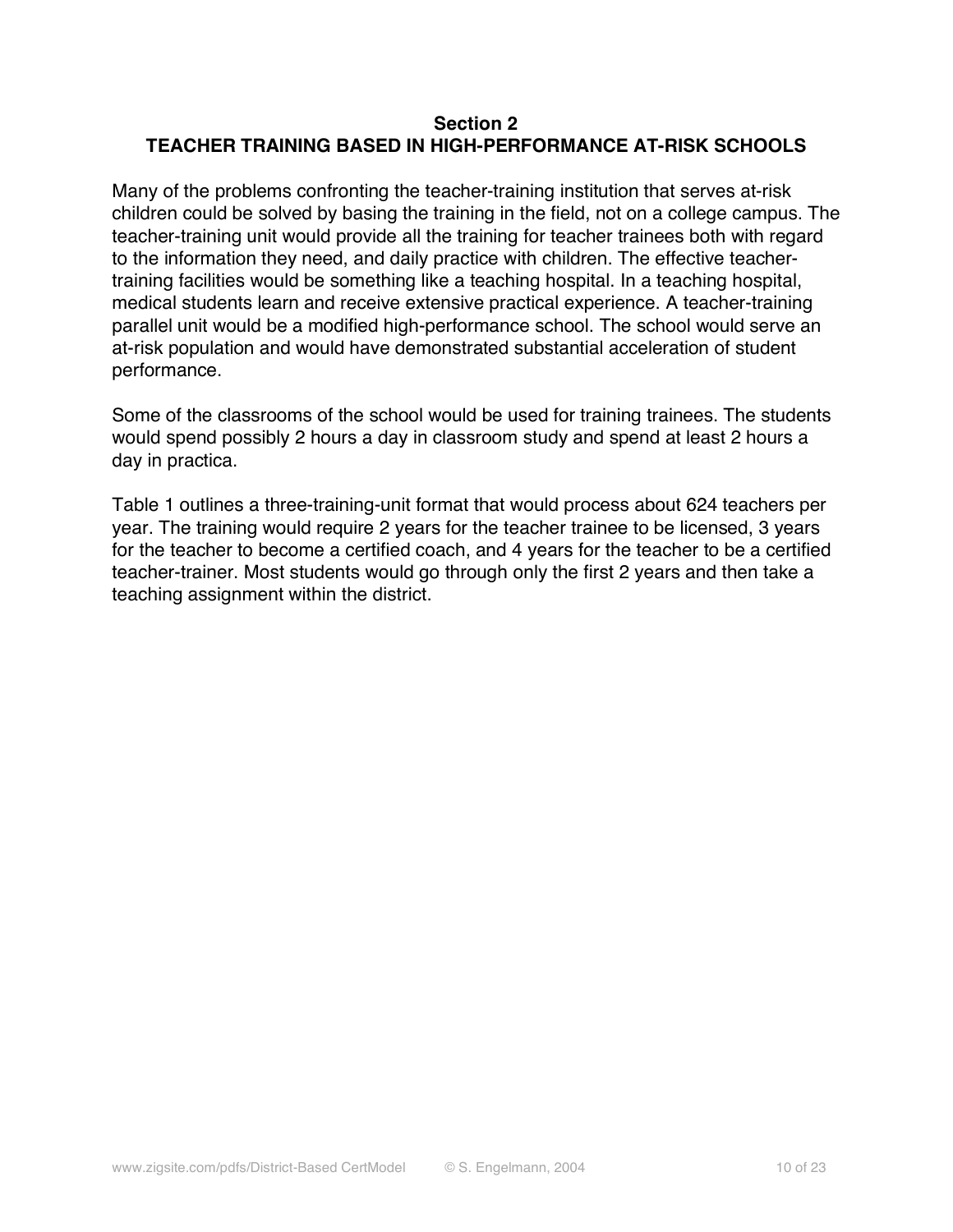|                                   | <b>Duration of:</b>                                                                              | $K-2$                                                                      | 3, 4                                           | $5 - 7$                                                                                                                 |
|-----------------------------------|--------------------------------------------------------------------------------------------------|----------------------------------------------------------------------------|------------------------------------------------|-------------------------------------------------------------------------------------------------------------------------|
|                                   |                                                                                                  | <b>School</b>                                                              | <b>School</b>                                  | <b>School</b>                                                                                                           |
| 1 <sup>st</sup><br>Year           | 1. Formal Classroom<br>Instruction<br>on teaching<br>practices and<br>subject-<br>matter content | 1 <sup>st</sup> school year<br>2 hours per day                             | 1 <sup>st</sup> school year<br>2 hours per day | 1 <sup>st</sup> school year<br>2 hours per day                                                                          |
|                                   | 2. Practica                                                                                      | 1 <sup>st</sup> school year<br>2 hours per day                             | 1 <sup>st</sup> school year<br>2 hours per day | 1/2 of $1st$ school year<br>2 hours per day                                                                             |
| 2 <sup>nd</sup><br>Year           | 3. Internship                                                                                    | 2 <sup>nd</sup> school year<br>full day                                    | 2 <sup>nd</sup> school year<br>full day        | 2 <sup>nd</sup> 1/2 of 1 <sup>st</sup> school<br>year and all 2 <sup>nd</sup> year<br>full day with<br>weekly inservice |
|                                   | Teacher Licensing after 2 years                                                                  |                                                                            |                                                |                                                                                                                         |
| 3 <sup>rd</sup><br>Year<br>Coach  | 4. Intern coach                                                                                  | 3rd school year<br>full day                                                | 3rd school year<br>full day                    | 3rd school year<br>full day                                                                                             |
| Option                            | Coach Certification after 3 years                                                                |                                                                            |                                                |                                                                                                                         |
|                                   | <b>Staffing for:</b>                                                                             |                                                                            |                                                |                                                                                                                         |
|                                   | 5. Practica Teachers                                                                             | Expert K-7 Classroom Teachers                                              |                                                |                                                                                                                         |
|                                   | 6. Intern Coaches                                                                                | 3rd Year Students<br>(licensed teachers-no longer trainees)                |                                                |                                                                                                                         |
| 4 <sup>th</sup><br>Year<br>Option | 7. Formal Classroom                                                                              | 4 <sup>th</sup> Year Students<br>and experienced formal Classroom Teachers |                                                |                                                                                                                         |
|                                   | Instructors                                                                                      |                                                                            |                                                |                                                                                                                         |
|                                   | Teacher-trainer certification after 4 years                                                      |                                                                            |                                                |                                                                                                                         |
|                                   | <b>Capacity based on:</b>                                                                        |                                                                            |                                                |                                                                                                                         |
|                                   | 8. Size of Schools                                                                               | 728                                                                        | 728                                            | 728                                                                                                                     |
|                                   |                                                                                                  | Children                                                                   | Children                                       | Children                                                                                                                |
|                                   | 9. Number of Classrooms                                                                          | 26                                                                         | 26                                             | 26                                                                                                                      |
|                                   | 10. Number of Practica<br>teacher trainees per year                                              | 208                                                                        | 208                                            | 208                                                                                                                     |

# **Table 1. Model for Training Technical Teachers**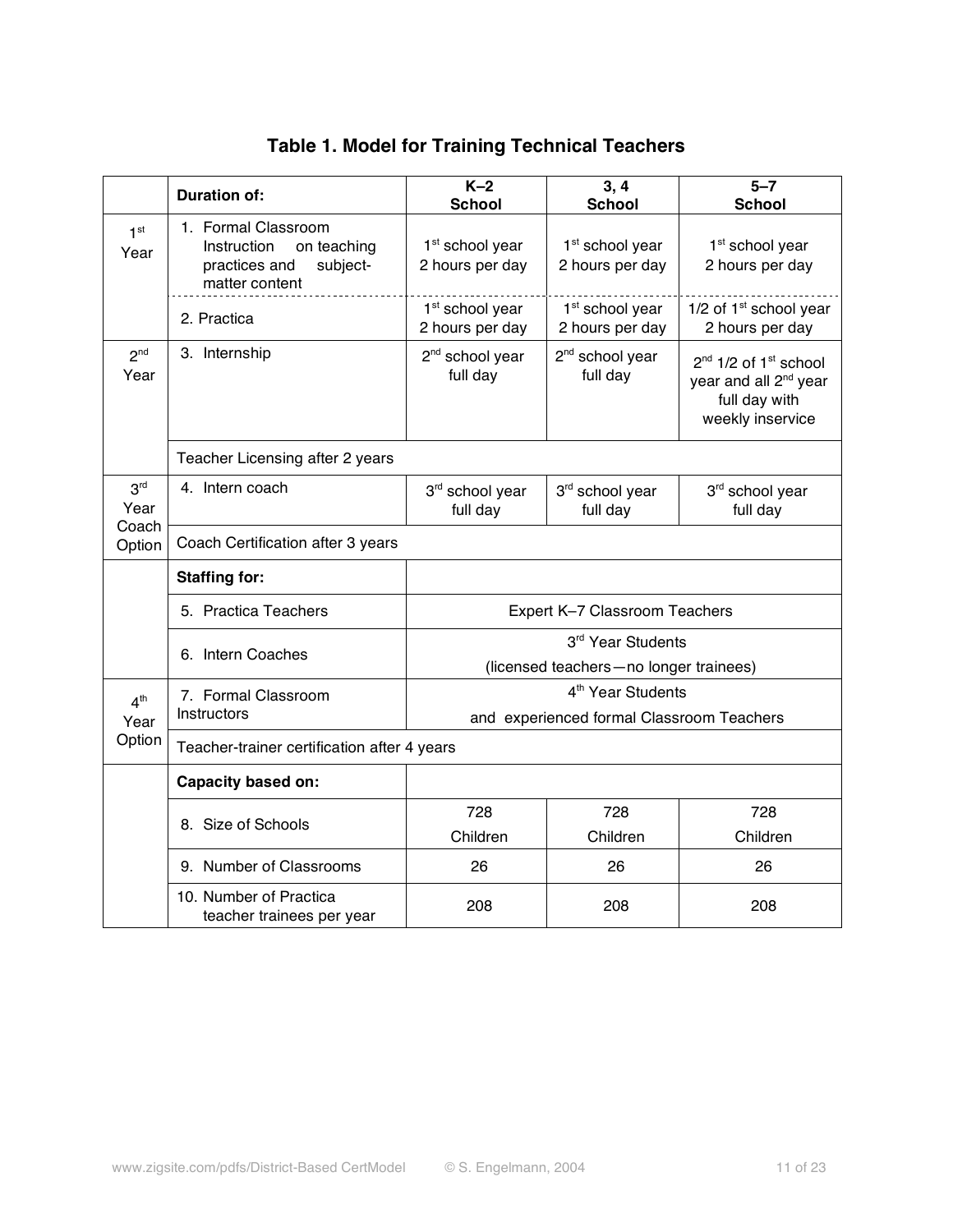The first four rows summarize the duration of the training.

All 1st-year teacher trainees would receive daily formal classroom instruction 2 hours a day for 1 school year on both teaching practices and subject-area content. Teacher trainees for Grades K–2 and 3, 4 would simultaneously spend the 1st year in daily practica (2 hours per day). Teacher trainees for Grades 5–7 require less training and therefore would be in practica for only one-half year, after which they would begin their internship at a school in the community. (They would receive inservice training once a week.) The trainers for all practica would be K–2, 3–4, or 5–6 classroom teachers who have achieved accelerated student performance in their grades.

The second year of the program for all teacher trainees would be an internship at a designated high-performing school in the community. Following the internship, the trainees would take (a) a practicum test and (b) a written examination on general knowledge of education and specific items on the grade–range content and practices in which they have been working. Teacher trainees who pass the test would be licensed to teach the grade–range in which they specialized.

Once licensed, the teacher could take a teaching assignment or become an intern coach. The responsibilities of the intern coach are to monitor the teacher trainees who are in their 2nd year and to spend at least 1 day a week working in the 1st-year unit (either in the practica sessions or the formal instruction sessions).

After being an intern coach for 1 year and passing both a written exam and practicum evaluation, the coach would be eligible (as a Year-4 activity) to be a formal classroom instructor who trains 1st-year teacher trainees. Instructors would also supervise and monitor intern coaches (spending at least 8 hours a week in the field).

Rows 5–7 of the table show the personnel for the training. The practica teachers are K– 7 classroom teachers who have achieved significant mastery of teaching techniques. The intern coaches are 3rd–year students who complete their intern year and choose to remain in school.

The formal classroom instructors include 4th–year students who have demonstrated skill in coaching teacher trainees and clearly communicating with children.

Rows 8–10 of the table show the number of children, classrooms, and 1st-year trainees in each 1st-year training unit for K–2, 3, 4, and 5–7.

The student population of each school shown is 728. With 28 children per classroom, there would be 26 classrooms. For the K–2 and 3, 4 schools, each classroom would have 4 small groups of 7 children each. The 5-7 school would have 2 groups of 14 children.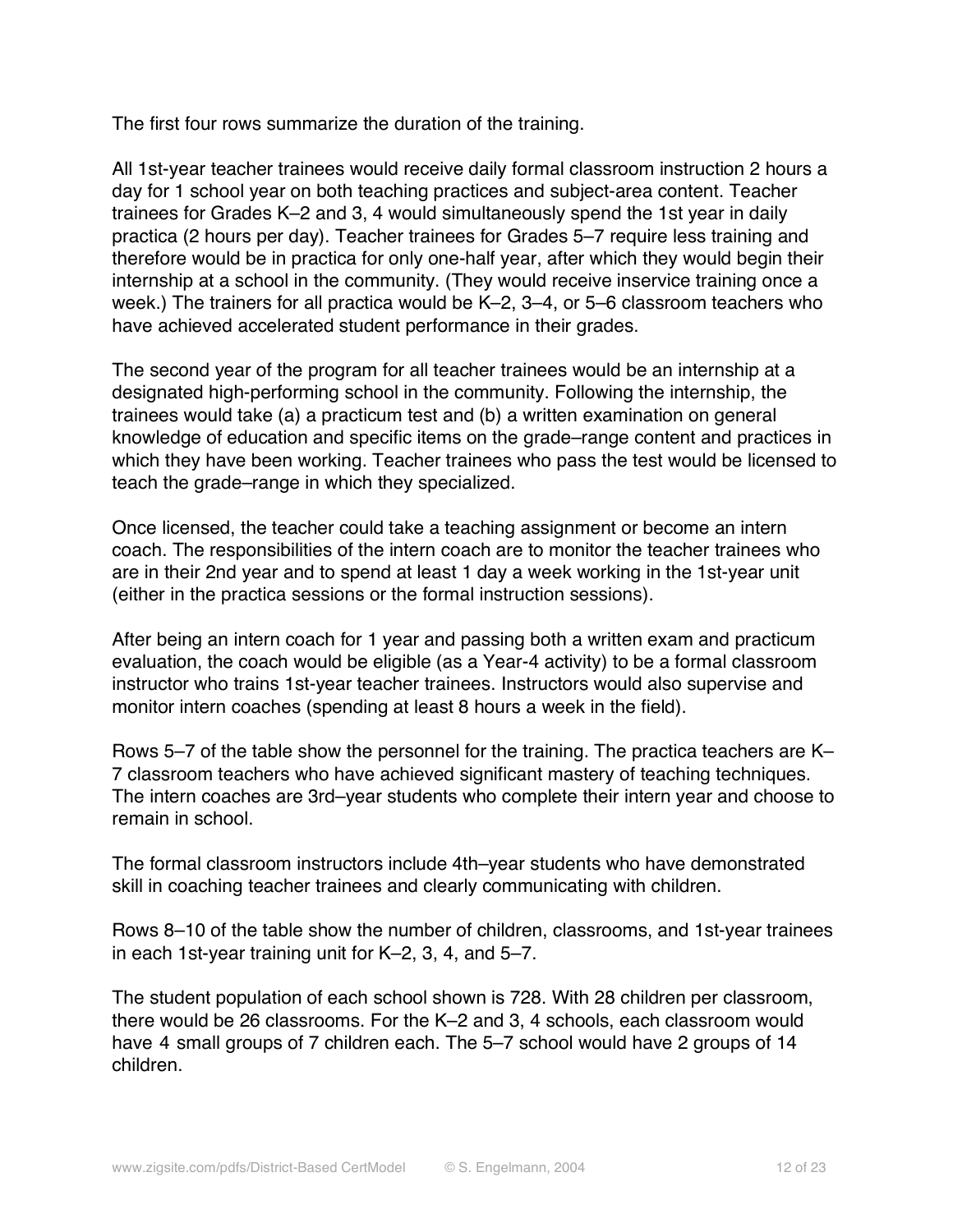Each classroom in K–2 and 3, 4 would accommodate 8 practicum students (4 in the morning and 4 in the afternoon). The classrooms for the 5–7 training unit would have 2 practicum students in the morning and 2 in the afternoon. Students would teach some subjects in smaller groups and some to the whole class.

Each of the units would process 208 student teachers per year, for a total of 624 student teachers. Note that the grade 5–7 classroom has only four practicum students (2 in the morning and 2 in the afternoon), but the students are in the practica for only half of the school year before beginning their internship.

Some details of this model are arbitrary, and certainly procedures and curricula need to be identified in great detail. The design, however, could be very attractive for school districts. Instead of relying on teachers from colleges of education, they could create their hierarchy of trainers and provide for systematic replacement of teachers who leave the district. They could also require a passing score on the practica test and the written exam for any certified teacher who wanted to transfer into the district (or possibly only those that were to transfer into district schools that serve at-risk students).

# **First-Year Instruction**

For the model described above, none of the work that teacher trainees do during their training is assumed to carry college credit. It is simply a district requirement for assessing skills and knowledge needed to obtain a teaching license. Also, the knowledge that trainees learn would permit them to pass written tests. A variation of the model could be designed so that trainees receive college credit. This variation would be conducted in conjunction with a college. It would reduce the amount of formal classroom instruction time in the district-based unit from 2 to 1 hour per day.

**Preservice:** The year would begin with 5 days of class work during which teacher trainees learn the rationale for the basic procedures that they will use in the classroom and practice the presentation skills in mock-teaching sessions. Teachers take turns playing the role of teacher and child. The "teachers" present tasks, correct mistakes, and reinforce "children."

**In-service:** The rest of the school year would be split between formal classroom work and practica. Two hours a day would be devoted to practica; two hours would be devoted to professional classroom work.

The curricula for the professional study would consist of two strands: (1) the *general* information strand, which would present all the information that would describe any highly successful program; and (2) the *specific program information*, an ongoing inservice that addressed grade–range-specific issues and specific information about teaching practices like correcting, teaching to mastery, and so forth. The instructors would provide information about the four subjects that the teacher trainees would teach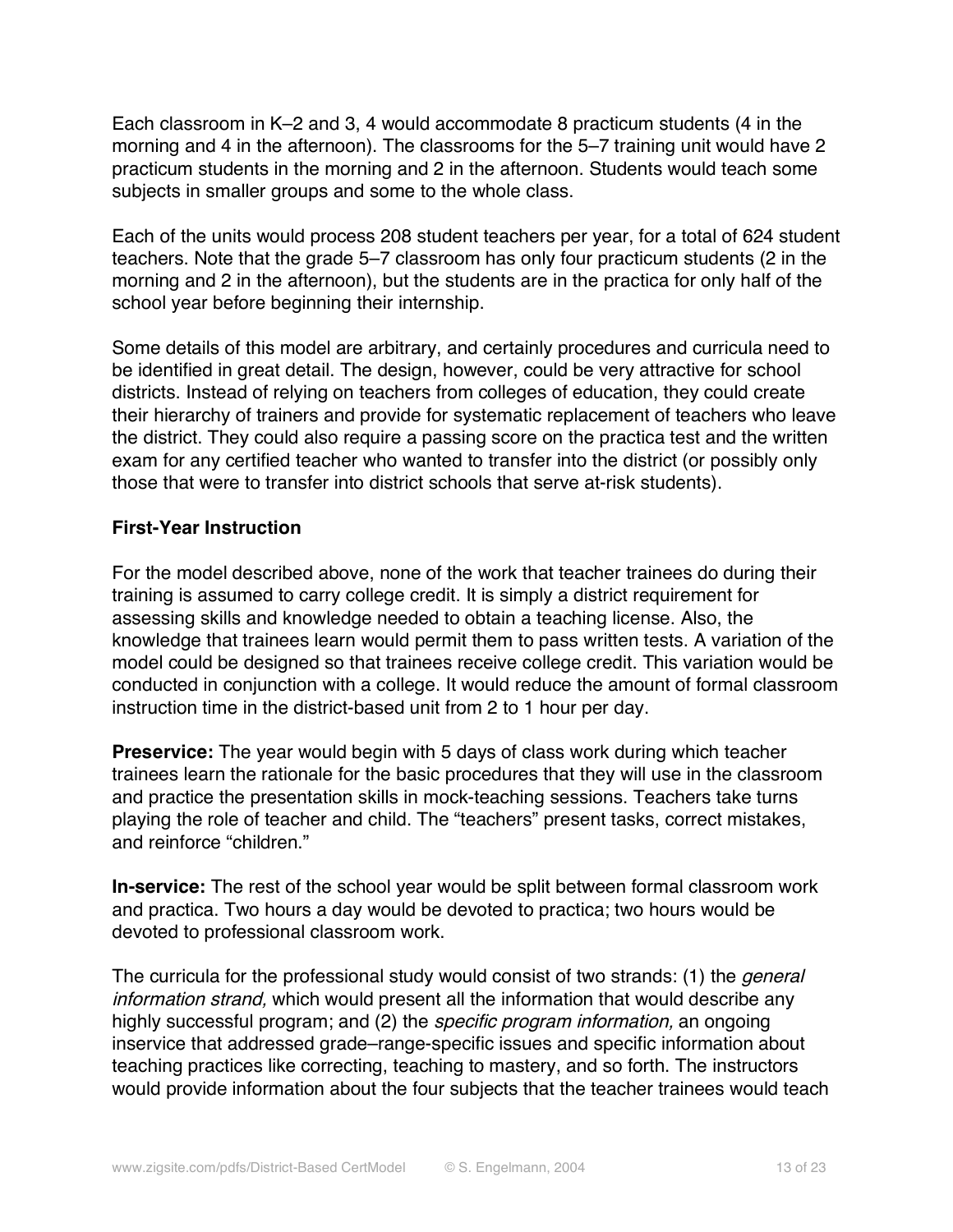during the year. For the K–2 trainees the subjects would be reading, language, writing– spelling, and math. For the 3, 4 training unit, the subjects would be reading, language/writing, and world information (science and cultural–literacy facts).

The general information strand would provide teacher trainees with the rationale for why particular things are done by all high-performing programs. The specific strand would address what the teacher trainees will do in the practicum on the following days and what they need to know to be successful.

The general strand would have three specific objectives:

- 1. to make the teacher literate about "buzz words," trends, history, and information on the various kinds of instructional programs that are in use and about why some of the programs are too poorly designed to be effective with at-risk students;
- 2. to identify the critical teaching behaviors that characterize any highperforming elementary school teacher and to provide rationale for why each practice is critical (why the teacher's performance is diminished without each behavior);
- 3. to familiarize students with the research foundation that the field of education has about teacher behaviors and instructional approaches.

The specific strand would address:

- 1. the content of the programs they are teaching in the classroom;
- 2. training and rehearsals on those content or skill areas that present particular problems for lower performers;
- 3. specific procedures for summarizing and using data on children's performance;
- 4. designing extensions for what they will cover in the classroom.

# **Funding**

Different funding arrangements are possible. If the training is provided by a school district, a possible funding pattern would be as follows:

- 1st-year tuition fee: \$2000
- 2nd-year stipend: aide salary (see below for explanation)
- 3rd-year stipend: teacher salary (beginning scale)
- 4th-year: teacher salary (upper half of scale).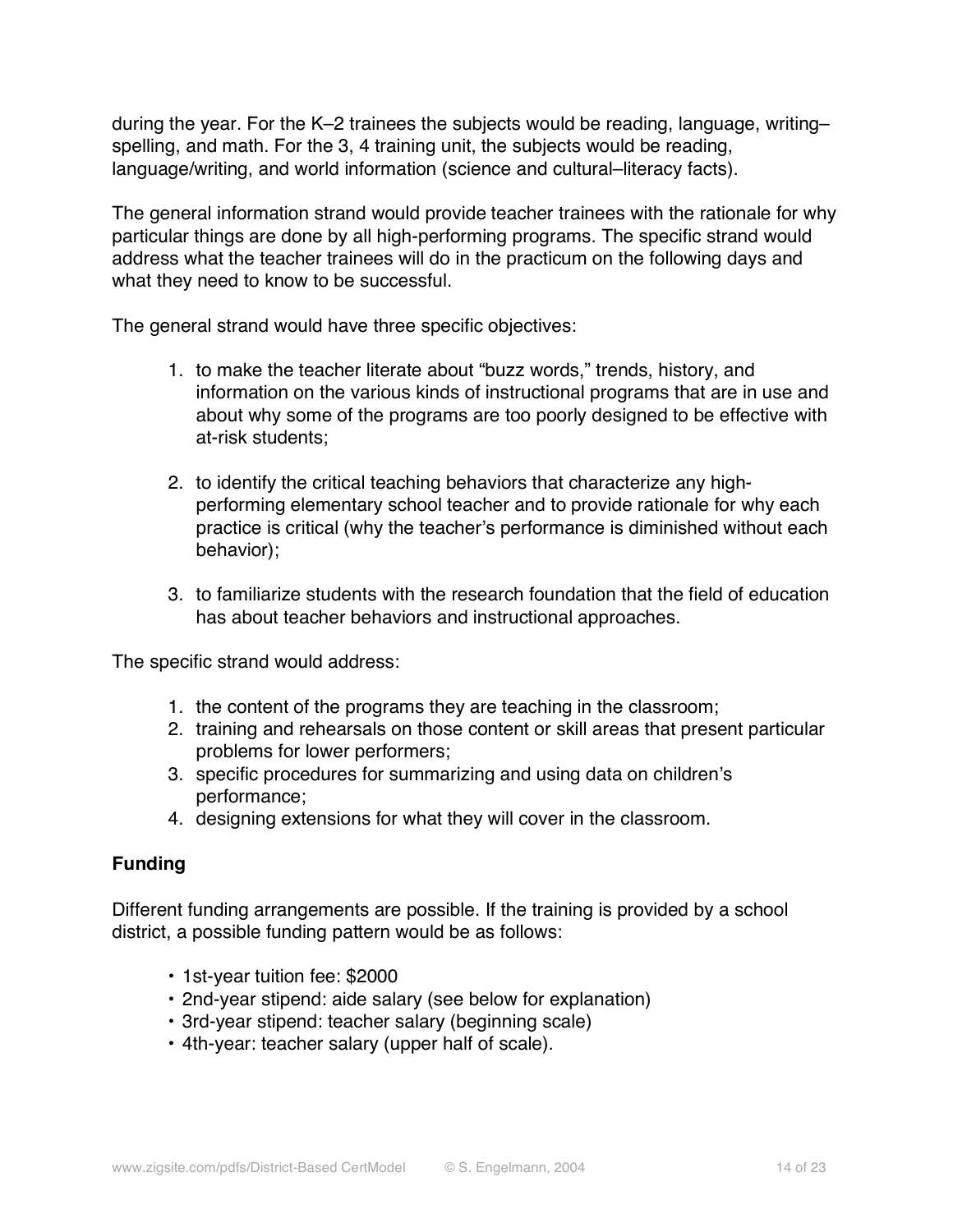The format would make the training and certification process inexpensive. Given that most of the candidates would complete only 2 years and take an assignment as a classroom teacher (not a coach or instructor) the training would cost the district very little.

- 1. In the 1st-year, the elementary classroom has only one paid teacher. The role of the expert teacher is to supervise, demonstrate, and make sure that all children are being taught effectively by trainees. Therefore, the cost of these classrooms is only slightly more than it would be in any school. The \$2000 tuition fee would probably offset whatever additional expenses the training incurred.
- 2. In the 2nd year, elementary classroom there is only one "teacher," the teacher trainee who is in the intern year. The trainee is paid the salary of a full time instructional aide, which means the district employs effective "1st-year" teachers who cost far less than 1st-year certified teachers. These 2nd-year trainees are far more highly trained than the average teacher in most districts; therefore, the fact that interns have not been licensed as teachers does not imply that the children receive inferior instruction. An intern coach monitors the teacher trainee regularly and collects data to document that the children are being taught well. The coach responds immediately to problems of inadequate performance.
- 3. The cost of coaches for intern trainees is relatively small. The coach is paid at the salary of a beginning teacher, which is the same salary the coach would receive as a classroom teacher. One coach would be able to supervise 12 teacher trainees who were in schools that were close to each other (or in the same school). The cost of the coaches' salaries should be offset by the savings created by the fact that 2nd-year students are paid the salary of aides.
- 4. The instructor's cost would be that of an experienced classroom teacher. Not many instructors are needed, however. The ratio of instructors to teacher trainees would be about 1 to 80, which means that only about five instructors would be needed to teach the general and specific strands to 208 1st-year students. There are several reasons this number is sufficient:
	- a. The instructors for the general strand would teach the same content to groups in the morning and the afternoon sessions, which means that an "average" class size taught only by the instructor would be 40.
	- b. Work on the specific strand requires more instructors so that trainees can receive sufficient feedback on their role playing. Two classroom teachers would assist the instructor so that the group of 40 could be divided into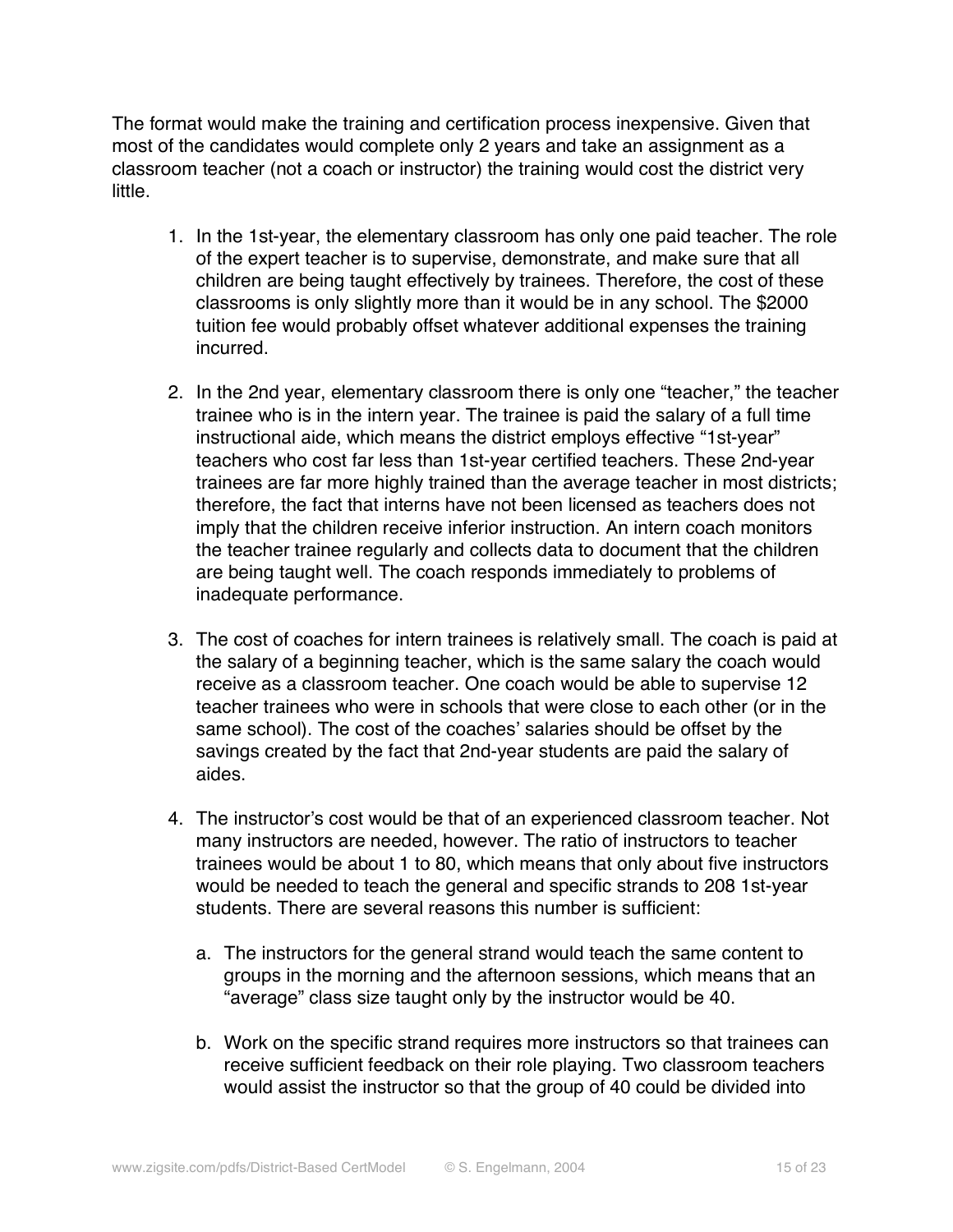smaller practice groups of 13 or 14 trainees. This number would be adequate for both group-work on presentation skills and for individual work with each student.

- c. The practice sessions would occur daily; however, they would be only about 30-minutes long.
- d. During sessions that focus on the specific strand and that require demonstrations, an instructor could use one of the classroom teachers or the coaches assigned to the training unit for that day. The teacher or coach would teach a group of children in front of the trainees while the instructor points out what the trainees are to attend to.
- e. For sessions that require lectures augmented with videotapes showing teachers and students performing, the instructor would work with the group of 40.
- 5. If the difference in salary between the teacher's salary and that of a full-time classroom aide is \$12,000 (\$33,000 for beginning teacher and \$21,000 for full time classroom aide), 208 2nd-year trainees would generate a saving to the district of \$2,496,000. In addition the 1st-year tuitions for 208 students would generate another \$416,000. The total generated by each training unit that processed 208 teacher trainees would be \$2,912,000. This amount should be sufficient to offset the costs incurred by the instructors, coaches and supervisors needed to staff and administer the unit. The sum generated by all three units would be over \$8,700,000 per year.

# **Transition**

During the first 2 years of the implementation, the district would need professional trainers to serve as instructors. During this time, the instructors would train several coordinators or coaches from the model school to be instructors. (Some of them may choose to continue as instructors even after postgraduates of the program are available.)

### **Strategies**

A district goal would be to replace or retrain all teachers of at-risk students who did not:

- (1) go through the technical-teacher training sequence; or
- (2) pass the practicum and written exam; or
- (3) show an above-average gain for the types of children in the school.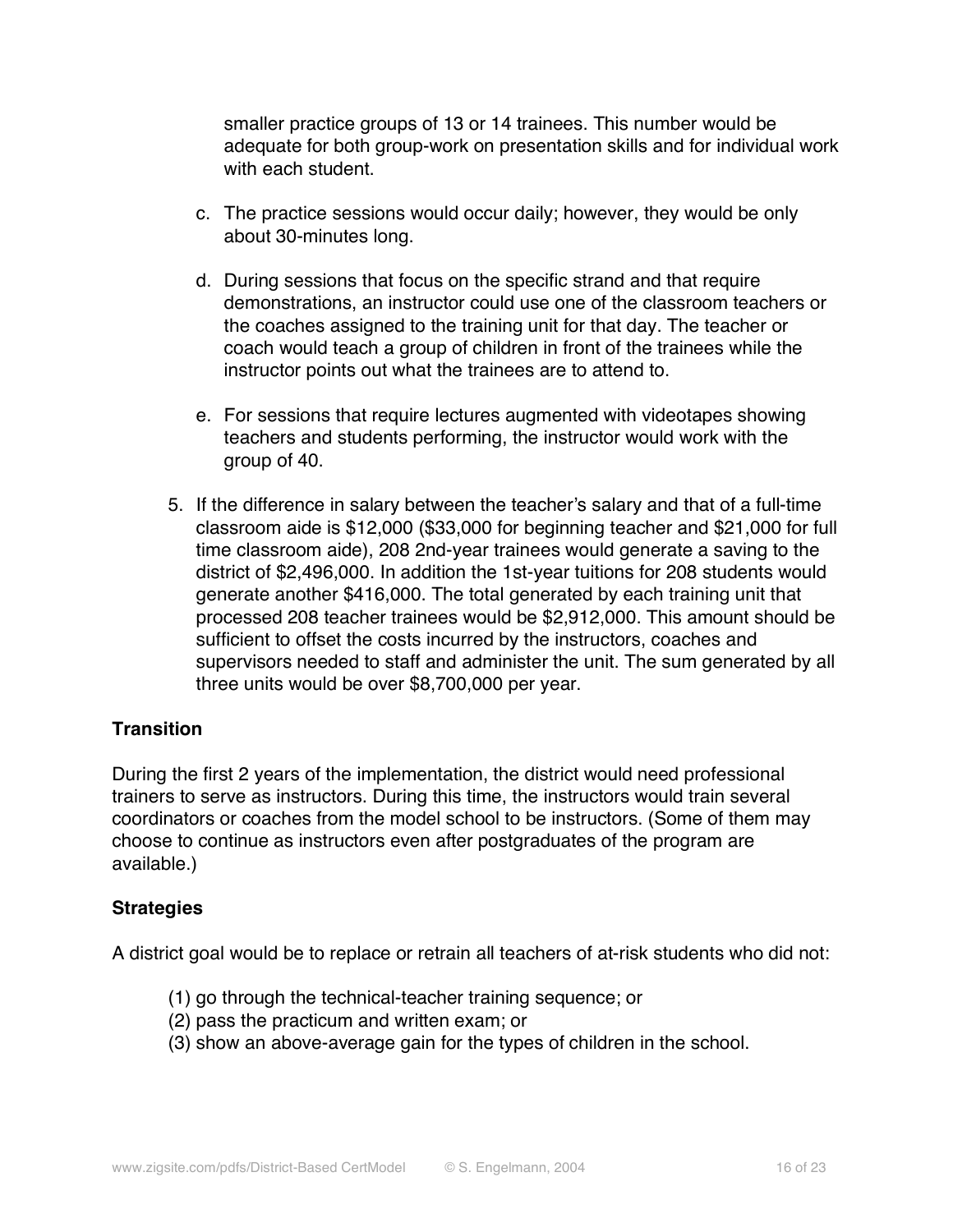For the third possibility, the district could use historical norms to determine what average is for the various neighborhoods of the city. Teachers whose students performed at least 10% above the neighborhood (or school) norm would not be required to demonstrate proficiency. Teachers whose students performed at or below the average would have to be retrained.

The district would allow teachers who go through the program and wish to teach in a grade range not covered by their license to take an abbreviated version of the certification test to assure that the teachers are familiar with the content and have the skills necessary to teach effectively. As a rule, the test required for a teacher going from a lower grade range to a higher one would be less detailed than the test required for going from a higher grade range to a lower one.

The district would test graduates of colleges and schools of education before awarding district certification. Those that failed would not be employed by the district. If less than 50% of the students from a college or school of education failed the certification test, the district would charge any graduate of that institution an additional fee of \$300 to take the test. Those who passed would receive a rebate of \$150.

In effect, this plan would place great pressure on the colleges of education to reform their practices and provide adequate technical preparation for their graduates.

### **Benefits**

The district-based certification model has four benefits:

- 1. It would provide teachers who are far more highly trained and knowledgeable about effective teaching than current 1st-year teachers:
	- a. Specialists for specific grade ranges would have the technical skills needed to teach lower performers effectively.
	- b. The 1st-year teachers would be more experienced in working with at-risk students in a classroom setting than 2nd-year teachers from traditional training institutions, which means that they would not require the "learning curve" that characterizes typical 1st-year teachers.
	- c. The district's school-based training would provide teacher trainees with many more times the individualized attention and more modeling of effective practices than traditional training provides.
- 2. Certification would require much less time than the traditional sequence in the 4-year college: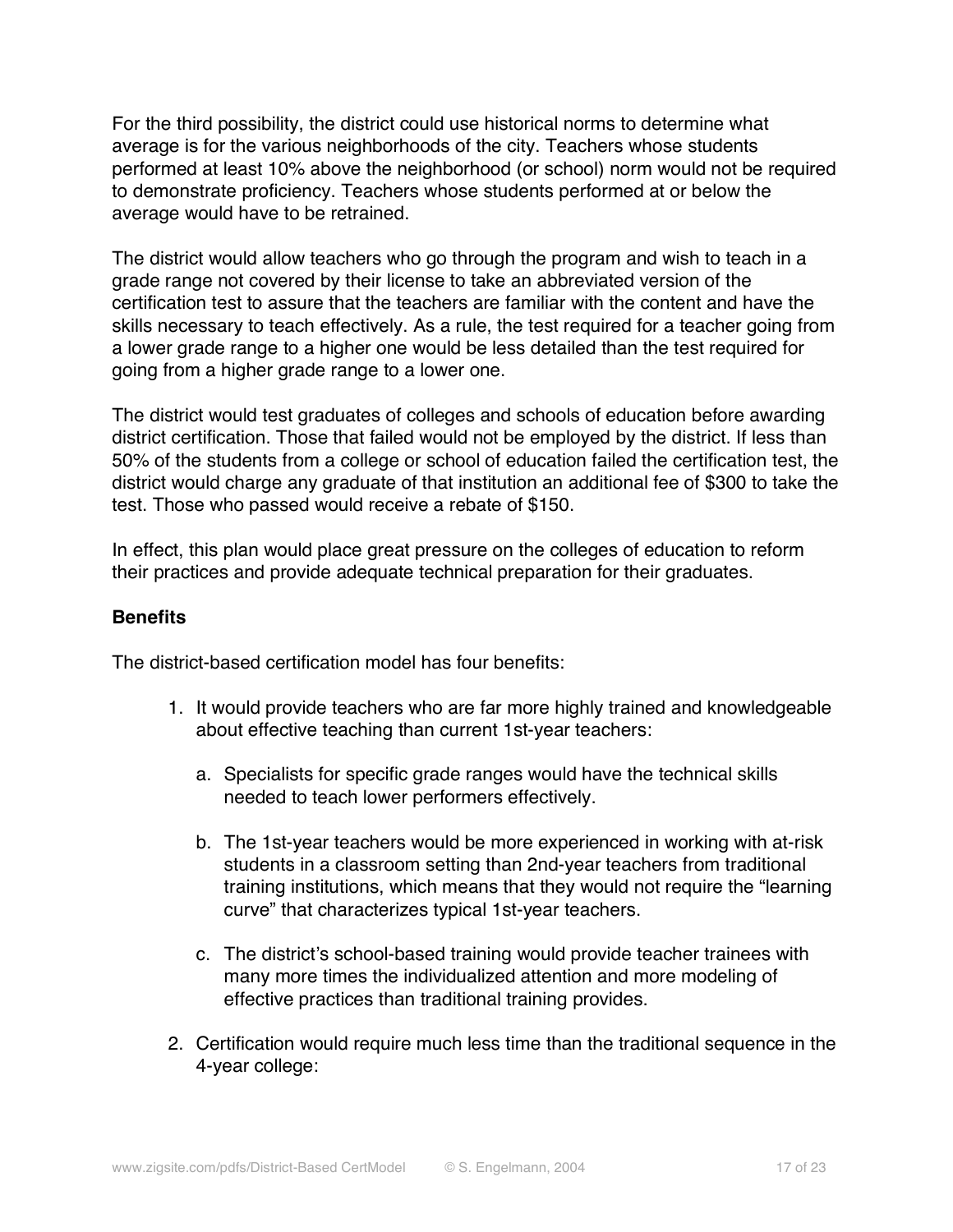- a. For the district, this means that it would take a lot less time to upgrade the instruction for at-risk students.
- b. For the teacher trainees, the shorter time period means that they would be earning a teacher's salary 2 years before the student in the 4-year institution.
- 3. The cost of the training program would be greatly reduced because of the format:
	- a. The training would occur within one of the district's existing schools.
	- b. The practica would be supervised by teachers already assigned to the various classrooms.
	- c. The coordinators would become the initial cadre of instructors for classroom work.
	- d. Both 1st-year and 2nd-year teacher trainees would generate income (or savings).
- 4. The certification procedures would provide significant employment potential for high school graduates in the high-risk neighborhood served by the districtbased training program.
	- a. High-performing high school graduates would not have to go through college or incur great debt even if they had no financial-relief program. The district could provide these candidates with a loan or scholarship and waive the tuition fee, which would make the teaching option quite attractive to better students, who make better teachers.
	- b. The first-year schedule could be arranged so that trainees would have some time, preferably after 2:00 p.m., for a part-time job.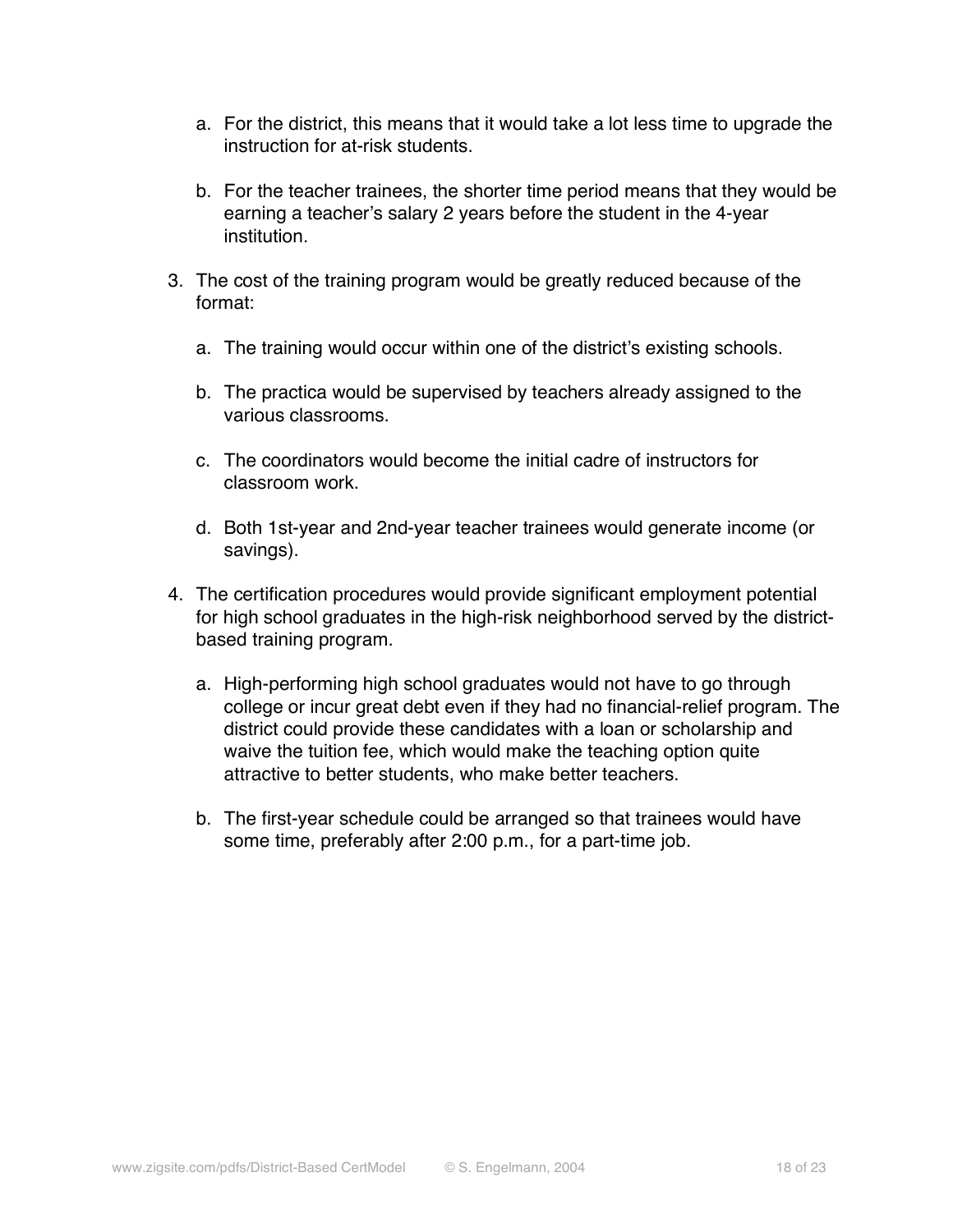# **Section 3 CHALLENGES IN IMPLEMENTING THE DISTRICT-BASED MODEL**

## **Licensing**

There seem to be four options for licensing graduates of the program.

- 1. Challenge the state licensing commission to recognize the written test and practicum exam as evidence of **demonstrated competence**.
- 2. Arrange for candidates to be licensed by an online certification test.
- 3. Challenge the state on the grounds that the district has the arbitrament of issuing courses that have credit; therefore, there is no reason that the district should not be able to provide an organized series of courses that lead to some form of emergency, provisional, or special-purpose license.
- 4. Work in conjunction with an accredited teacher-training college to modify the program in a way that it leads to a regular four-year college diploma.

The licensing issue could be complicated because of the relationship of agencies: the state board of higher education, the educational code, the rules of the licensing commission, and the expressed needs of the district.

**Challenging the state licensing commission would possibly be the most direct route,** at least in some states. For instance, in Oregon, section 342.121 of the ORS education code indicates, "The Teacher Standards and Practices Commission shall issue licenses to teachers and administrators who possess the minimum competencies, knowledge and skills to teach and administer in the public schools of the state." The subsection also indicates that a person may obtain certification but that "A teaching certificate . . . shall not be required to teach . . . in a public school of this state."

These statements seem to imply that evidence of possessing the minimum competencies, knowledge and skills could be assessed by a means other than certification. That test would imply a demonstration of some sort (which the districtbased proposal would have). The challenge to the state would be simply that if these statements about licensing are in the law, the program should not have to lead to a college degree or certification by any certifying agency. It would simply be based on the evidence that the person has "minimum competencies, knowledge and skills to teach . . . in the public schools."

This route would be the most direct for states that have provisions like those of Oregon. The district would assert that the graduates of the program are judged to meet minimum standards. The commission would seem to be bound to test candidates on a test that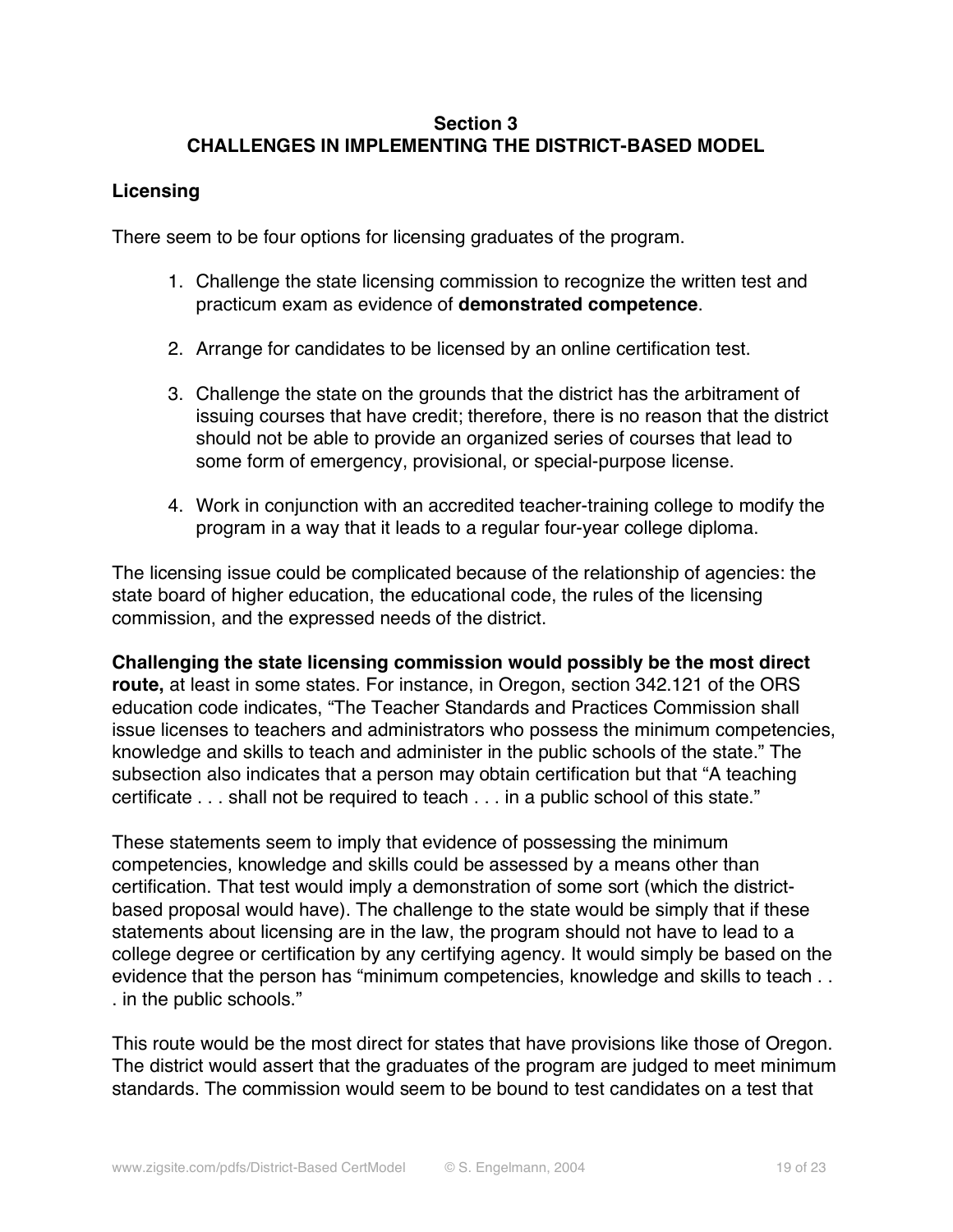would be passed by traditionally licensed teachers, or to accept the final practicum exam and written exam that candidates pass in order to receive certification.

**To arrange for certification through an online certifying agency would be less attractive** but in some states possibly more convenient or expedient. Those would be the states that recognized the test performance as an indication that the candidate is qualified. Although the district-based training would provide candidates with most of the information they would need to pass the test, they would probably have to do some additional study to prepare for test items that asked about legal matters and peripheral issues.

There are various types of online certification, most of which offer a degree. A more radical proposal has been sparked by pending Pennsylvania legislation that would establish "equivalencies of education and experience for all certificate areas." Because Pennsylvania has reciprocity with many other states, certification in Pennsylvania through an online **testing program** that is supposed to document "equivalence experience" would permit candidates to obtain the online degree and apply it to one of the states that has reciprocity agreements with Pennsylvania.

One of the online certification testing services is the American Board for Certification of Teacher Excellence (www.abcte.org). The main drawback to the service is that it requires the candidate to have a college degree. A college degree should not be necessary to teach in any area of elementary school, where the need for excellent teachers is greatest. Experience with high school graduates who earn high grades suggests that they are primary candidates for becoming excellent teachers.

**Challenging the state to meet an expressed need of the district** is another approach. The precedent is that the district may provide classes or experiences that lead to some sort of degree or pay increase. Also, the board of higher education has been responsive to the districts' requests for emergency certification, provisional certification, and the like. Therefore, the board should be sensitive to the districts' expressed needs for teachers who have skills that are not properly developed by extant teacher-certification practices.

**Working in conjunction with an accredited college of education** may be possible, but it is both expensive and requires candidates to study for a longer period of time before being able to work. From the standpoint of the district, the district's school-based sequence could be modified so that during the 2nd and 3rd year, the students took "inservice" courses offered by the cooperating college and some form of self-study program to serve the function of a 4th year, after which the candidate would be certified and licensed by the state.

It may be that some colleges recognize the need for modifying current teacher training practices. In fact, in 2002 Imig made the following observation.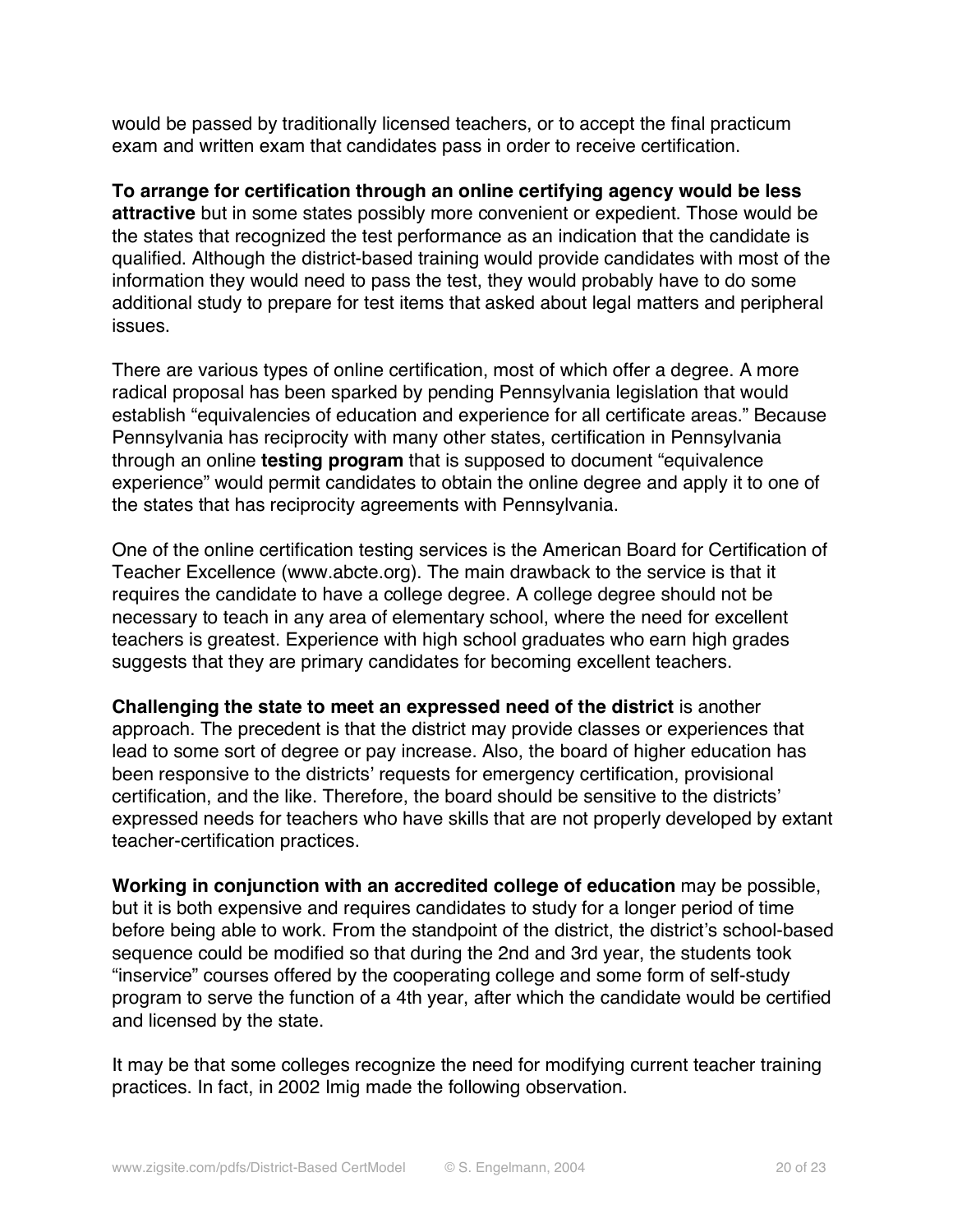### **Implications for Ed Schools**

. . . Our clients need and expect new and very different teachers to meet the expectations of No Child Left Behind; it is our responsibility to respond to those demands and to prepare a new generation of teachers. If we fail to respond, the policy community is fully committed to by-passing us and creating a world of alternatives and choices for the preparation of teachers and school leaders. They have the will and the resources to do so. Our future depends on designing new programs that meet changing client expectations. Education schools that enter into joint ventures with those clients and customers will prevail in a world of dramatic change. (final paragraph)

Various modifications of these plans are possible, but the solution that would lead to the most immediate and complete resolution of the problem would be a challenge to the state licensing commission to provide standards for demonstrated competence. The goal of the program should not necessarily be to produce college graduates, but licensed teachers.

### **Recognition of Certification by Other Districts**

A possible problem with the district-based certification model has to do with teachers who are licensed by the 2-year training program and who move to another district. It seems that if the graduate of the 2-year program has been licensed by the state (which is ultimately what would have to occur), the holder of the license would have the same rights of reciprocity that other licensed teachers from the state enjoy. The teachertraining institution on the application for a license in another state would be whatever name the district designates for the training unit. If the name is Chicago Teacher Training Institute, that's the name that would appear on the license. It would appear whether or not the institute is "certified" by some accrediting agency.

If the district to which the teacher is transferring does not "recognize" the training institution, the district would be obligated to give the teacher the same test that is given to other licensed teachers who transfer into the district and are tested. The license in one state, however, would have to carry the same rights as others from that state. If the state in which the license was initially issued designates the license as "general," applying to grades K–6, it would imply the same grade range in any state that has "reciprocity" or accepts students for the state issuing the license. If the issuing state provides a more restrictive license (for a particular grade range), the district to which the teacher transfers would have to judge whether to limit the grade range for the teacher. (This possibility may be unlikely because the license issued is probably the most basic "general" license described by the education code.)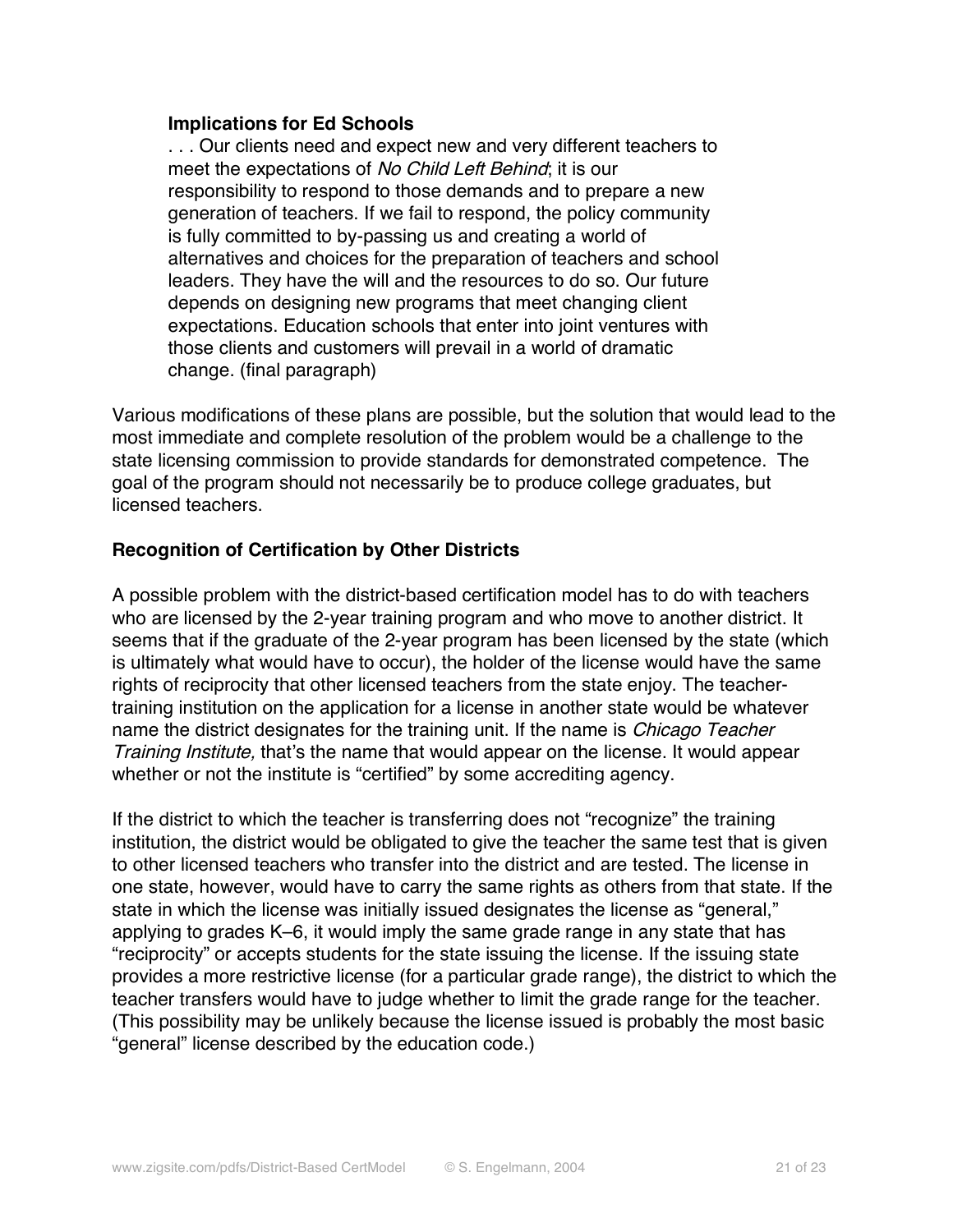In addition to the legal issues, there are some public-relations strategies that would provide the training unit with public recognition.

- 1. The transferring teacher would have a data sheet that summarizes what she had to achieve to receive her district certification and summarizes the performance of her students during her tenure in the district. This information would disclose that the teacher has a much higher rate of success than typical teachers who transfer into the district. Possibly the receiving district will recognize that this teacher is indeed certified and qualified.
- 2. Formation of an association with services that provide online certification testing, such as the American Board for Certification of Teacher Excellence, may be possible if ABCTE drops its requirement for applicants having a degree.
- 3. Arranging for studies that document the accelerated performance that is achieved by graduates of the district-based program can be compared to the performance of traditionally trained teachers. The more exposure and publicity the district receives on the program, the greater the acceptability it will have.

# **Teacher Unions**

The national teachers' unions should not be opposed to the practices or format of the program if these organizations receive information about what teachers learn and the skills they acquire. Local affiliates may have problems, largely because the format presents a potential threat to extant teachers. The conflict would tend to be reduced if the training program involved only at-risk students or failed schools. There would probably be grievances from teachers in these schools, but their protest would not carry the weight of those from affluent neighborhoods, particularly if the district had data on the performance of the program graduates.

Once the program is institutionalized and recognized, it could be extended to school failures who are not at risk because of economic status or because of unfamiliarity with the English language.